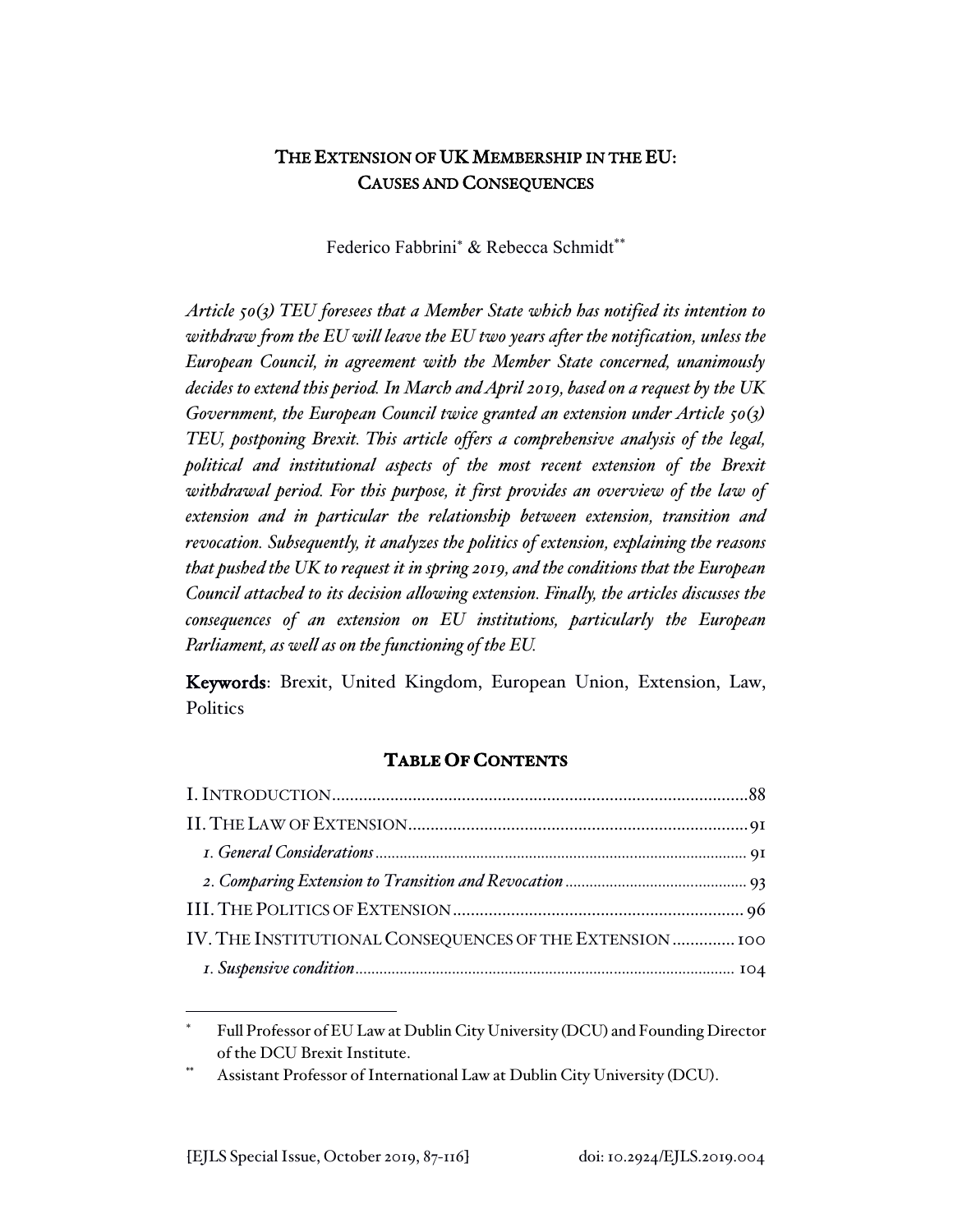## I. INTRODUCTION

Leaving the European Union (EU) is easier said than done – as the United Kingdom (UK) realized in the Brexit process. Article  $\zeta$  o(3) Treaty on the EU (TEU) states that,

The Treaties shall cease to apply to the [withdrawing Member State] from the date of entry into force of the withdrawal agreement or, failing that, two years after the notification referred to in paragraph 2, *unless the European Council, in agreement with the Member State concerned, unanimously decides to extend this period*. 1

The last sentence of the abovementioned provision allows postponing the exit date of a Member State which has notified its intention to leave the EU under Article  $\zeta$ <sup>o</sup>( $\zeta$ ) TEU, extending its membership of the EU beyond the two-year period triggered by the notification of withdrawal. Extension is decided by the European Council acting unanimously, and with the agreement of the withdrawing Member State.

Even though Article 50(3) TEU explicitly foresees the possibility to postpone the exit date, a triggering of this provision appeared as beyond the realm of possibility for most of the Brexit negotiating process. When on 29 March 2017 the UK notified its intention to withdraw from the EU, then Prime Minister Theresa May clearly indicated that her country would leave the EU by 29 March 2019<sup>2</sup> – a statement she subsequently repeated ad tedium.<sup>3</sup> However, in spring 2019 – faced with the reality of the draft withdrawal agreement being voted down three times by the UK Parliament, and conscious of the gigantic problems that a disorderly, no-deal Brexit would

Emphasis added.

<sup>2</sup> Prime Minister Theresa May, Letter to European Council President Donald Tusk, 29 March 2017; and United Kingdom notification under Article 50 TEU, XT 20001/17, 29 March 2017

<sup>3</sup> See, for instance, 'May - We are leaving the EU on March 29' *Reuters* (16 January 2019) <https://www.reuters.com/article/uk-britain-eu-may-article50/may-we-areleaving-the-eu-on-march-29-idUSKCN1PA1M0> accessed 23 August 2019.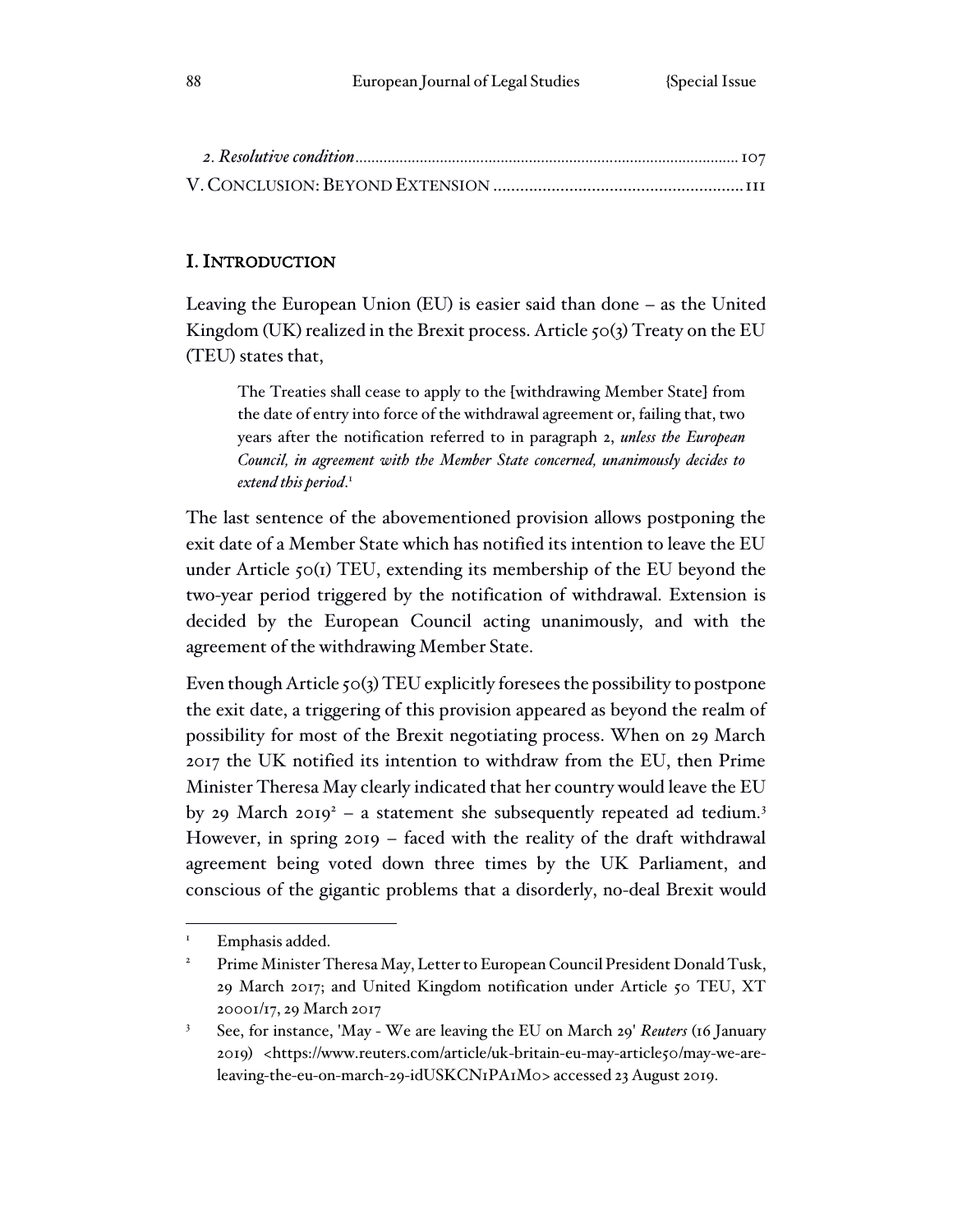create to the national economy – the UK Prime Minister was forced to request twice an extension of UK membership in the EU,<sup>4</sup> postponing Brexit to 31 October 2019.

The purpose of this article is to analyze from a law and politics perspective the mechanism of extension, discussing also its short and long-term implications for the functioning of the EU. As the article claims, extension paradoxically confirms *a contrario* the resilience of the EU project, by revealing how difficult it is for a Member State to disentangle itself from one of the most successful systems of regional integration, without undermining its economy and unsettling its politics. At the same time, as the article points out, the extension of EU membership of a withdrawing Member State also creates new challenges for the EU itself. Because, contrary to what would happen in a transition period, in an extension period a withdrawing state maintains the rights and obligations of an EU Member State, the postponement of Brexit directly affected all the other 27 EU Member States (EU27), posing novel institutional challenges.

In particular, the article explains that the extension of the UK's membership of the EU had both short and long-term effects. On the one hand, in the short run, the postponement of Brexit created complications for the European Parliament (EP), as the UK had to participate in the elections for the  $9^{th}$  EP on 23 May 2019. However, because seats for the EP 2019-2024 had been reallocated among the EU27, extension implied that the EP composition had to be re-adapted last minute to include 73 UK-elected members of the EP (MEPs). This put on hold 27 seats that had in the meanwhile been redistributed to other 14 Member States – a situation likely to create litigation, since the 73 UK MEPs are supposed to leave after Brexit, while the new MEPs remain on hold. On the other hand, in the longer term, the extension of UK membership in the EU also forced the EU27 to deal with the new scenario of a withdrawing state which remains part of the EU, becoming a potential nuisance in the functioning of the EU.

Prime Minister Theresa May, Letter to European Council President Donald Tusk, 20 March 2019; and Prime Minister Theresa May, Letter to European Council President Donald Tusk, 5 April 2019.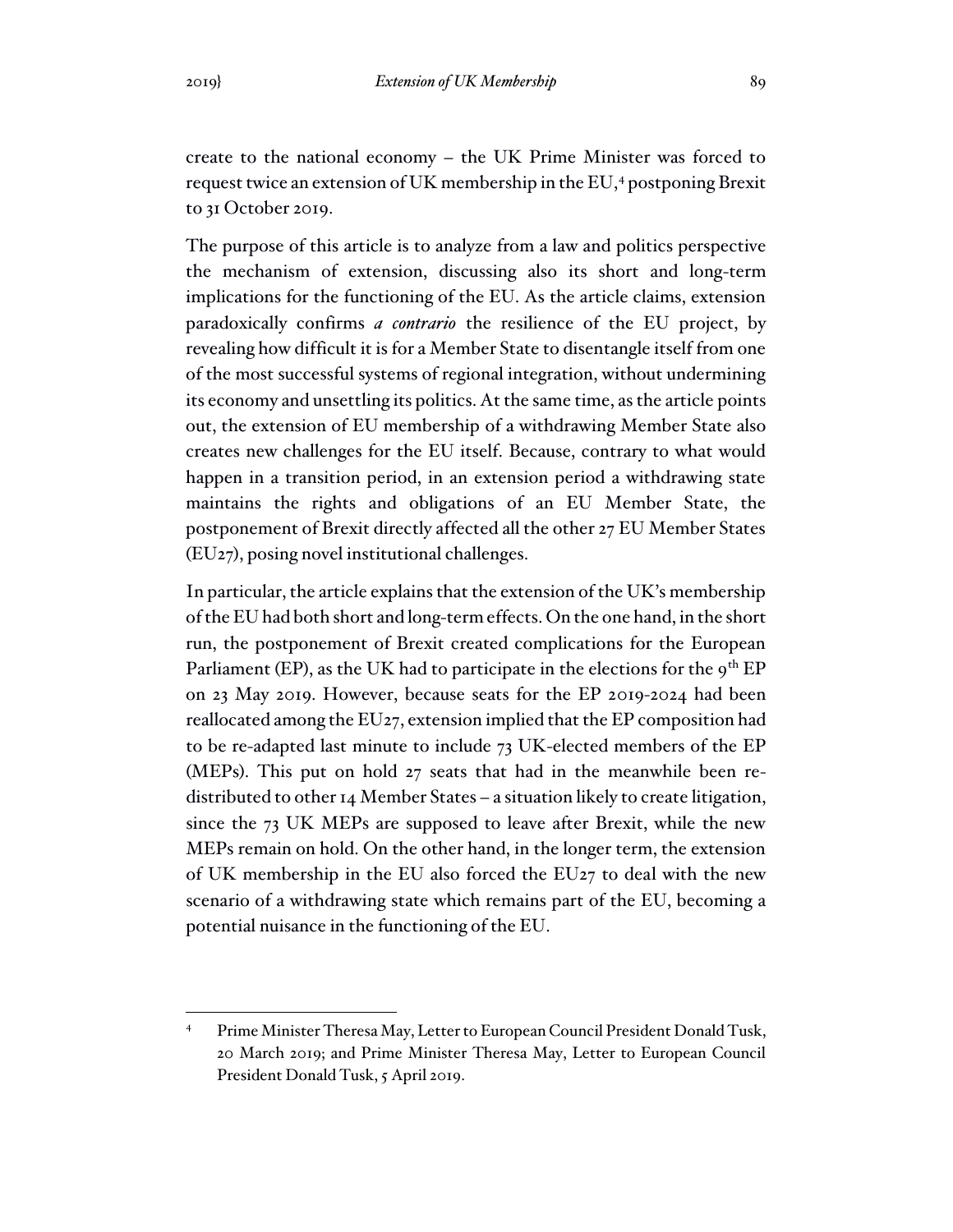As the article suggests, therefore, the experience of the Brexit extension raises important lessons on the process of negotiating a withdrawal from the EU, as well as on the organization of the EU itself. If the postponement of Brexit is a boost for the irreversibility of the project of European integration, it is also a challenge for the EU, as a free Union of free states. If a Member State were to feel caged into the EU against its will, it could become a nuisance in the functioning of the EU itself. In fact, this risk quite quickly revealed itself with Brexit, as immediately following the second UK request for extending Article 50, leading Euroskeptic member of the UK Parliament Jacob Rees-Mogg called for the UK to become 'as difficult as possible', using the veto and other tricks to obstruct and oppose the EU from within.<sup>5</sup> While the European Council sought to minimize this threat by calling on the UK to abide by the principle of sincere cooperation, it remains to be seen whether this will have any effect. In this context, therefore, the article concludes that it is in the EU's interest to draw lessons from the Brexit extension to reorganize its constitutional setup in such a way that Member States which are laggards in the process of integration do not interfere with the ambitions of others.

As such, the article is structured as follows. Section II analyses in legal terms the characteristics of extension, as regulated by the TEU – explaining its difference from both transition and revocation. Section III overviews the practical application of Article 50(3) TEU in spring 2019, explaining the political and economic reasons that led the UK on 20 March and 10 April 2019 to ask for an extension, and the institutional conditions that the European Council set in accepting the UK's requests. Section IV then considers the short-term implications of the Brexit extension, focusing on the changes and challenges this posed on the composition of the  $9<sup>th</sup>$  EP. Section V, in contrast, discusses the long-term implications of the Brexit extension, reflecting on how this forces the EU27 to adapt its internal way of operation. It also considers how the EU can minimize the potential disruption posed by ongoing UK membership, including the effect this may have for differentiated integration in Europe's future.

<sup>5</sup> See tweet by Jacob Rees-Moog stating: 'If a long extension leaves us stuck in the EU we should be as difficult as possible. …' @Jacob\_Rees\_Mogg (Twitter, 5 April 2019) .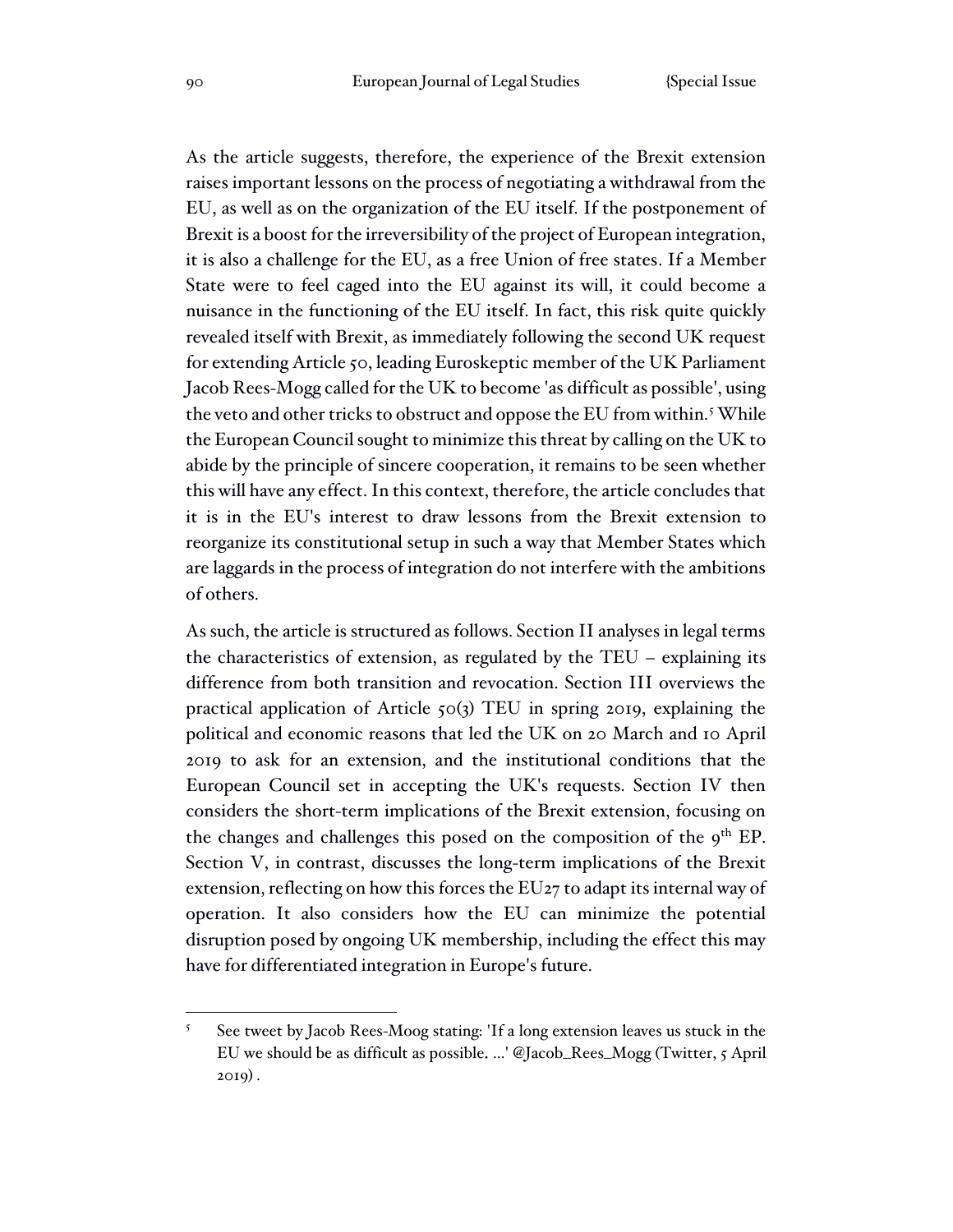## II. THE LAW OF EXTENSION

### *1. General Considerations*

Article 50 TEU establishes a three-step process by which a Member State can leave the EU in an orderly fashion. These are: first, the notification to the European Council outlining the intention to withdraw; second, the negotiation and conclusion of an agreement with arrangements regarding the withdrawal, taking into account the future relationship between the state and the Union; and finally the actual withdrawal.<sup>6</sup> If after two years since the notification of the intention to leave the EU the withdrawing state and the EU have not concluded a withdrawal agreement, the withdrawing state could leave without an agreement. If however both the withdrawing state and the EU want to avoid a scenario of a disorderly exit, it is possible for the European Council, acting unanimously, and in agreement with the withdrawing state, to extend membership – postponing the exit date.<sup>7</sup>

<sup>6</sup> Paul Craig, 'How Brexit will be Carried out? The Process of Withdrawal' in Federico Fabbrini (ed),*The Law and Politics of Brexit* (Oxford University Press 2017) 49.

<sup>&</sup>lt;sup>7</sup> The issue of extension has so far received limited in-depth analysis in scholarship. See Steve Peers, 'Trick or Treaty? The legal issues of the second extension of the UK's EU membership', EU Law Analysis (10 April 2019) <http://eulawanalysis.blogspot.com/2019/04/trick-or-treaty-legal-issues-of second .html> accessed 23 August 2019; Oliver Patel and Clément Leroy, 'Extending Article 50: Legal and Political Considerations' UCL European Institute, Brexit Insights Series (15 March 2019) <https://www.ucl.ac.uk/europeaninstitute/sites/european-institute/files/article\_50\_extension\_paper\_final\_0.pdf> accessed 23 August 2019; Sam Fowles, 'Extending Article 50: Key Legal Issues' LSE Brexit Blog (20 March 2019) <https://blogs.lse.ac.uk/brexit/2019/03/20/extendingarticle-50-the-key-legal-issues/> accessed 23 August 2019. For a more general analysis of withdrawal, including references to the possibility of extension see Christophe Hillion, 'Withdrawal under Article 50 TEU: An integration-friendly process' (2018) 55 Common Market Law Review 29-56; Piet Eeckhout and Eleni Frantziou, 'Brexit and Article 50 TEU: A Constitutionalist Reading' (2017) 54 Common Market Law Review 695-733; EU Parliament Briefing, 'Article 50 TEU: Withdrawal of a Member State from the EU' (February 2016) <https://www.europarl.europa.eu/RegData/etudes/BRIE/2016/577971/EPRS\_BRI (2016)577971\_EN.pdf> accessed 23 August 2019.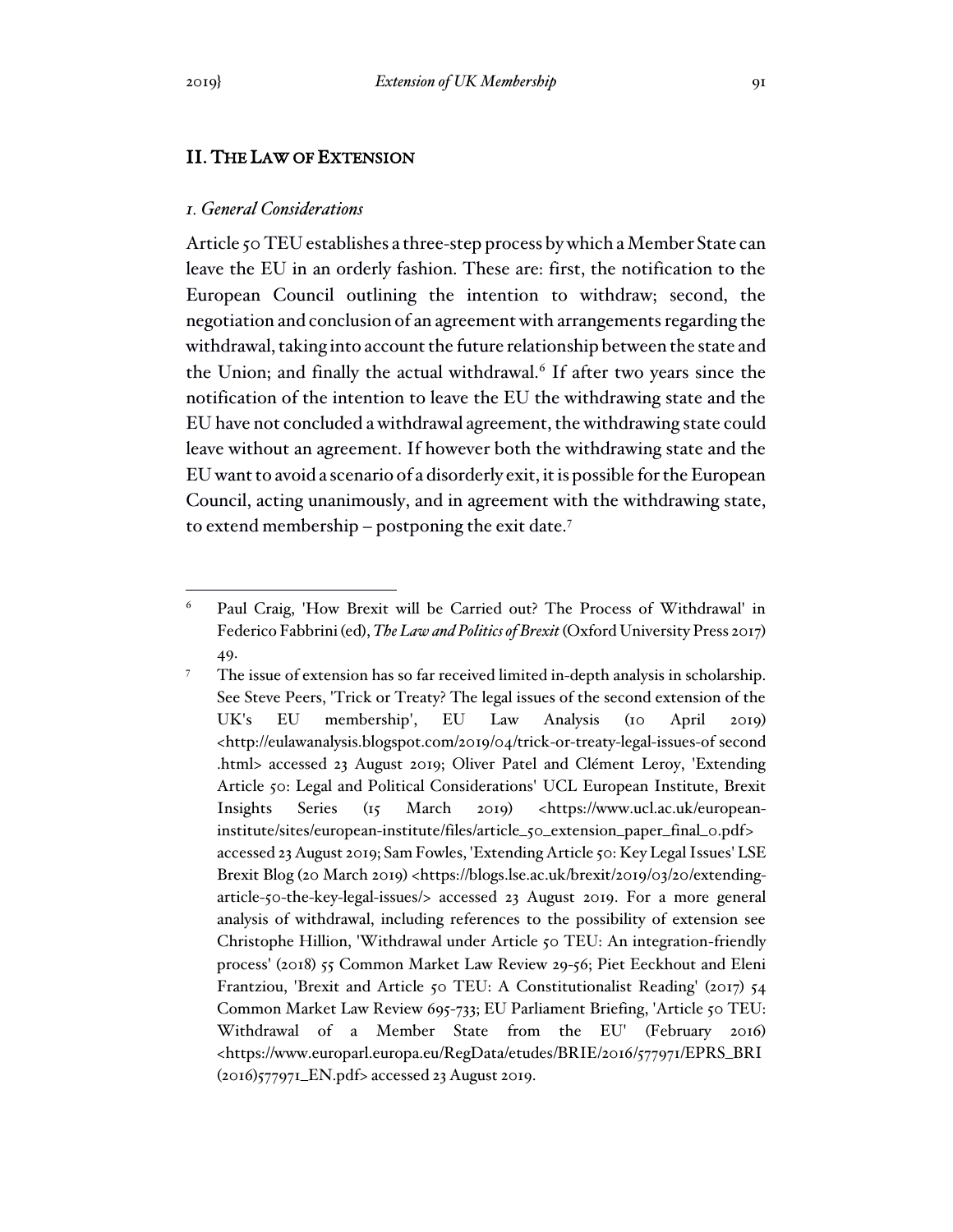Extension is an option explicitly foreseen by Article 50(3) TEU. However, this Article only provides a fairly rudimentary framework, and, for instance, does not clearly indicate the possible purposes of an extension. In fact, the provision only sets out a number of procedural requirements to trigger the extension of the withdrawal period by stating that '[…] the European Council, in agreement with the Member State concerned, unanimously decides to extend this period.'

As can be seen, Article 50(3) TEU describes extension in purely procedural terms. In particular, an extension of the withdrawal period can occur, provided that: 1) the European Council makes a unanimous decision and 2) that the concerned Member State agrees. This raises a number of questions regarding the specific nature of the extension foreseen in Article 50 (3) TEU. The first concerns the relationship between the European Council and the withdrawing state in the exercise of granting the extension. So far, in the case of Brexit, it was the withdrawing state which requested the extension.<sup>8</sup> However, the language of Article 50 TEU does not require that the withdrawing state makes such an application. In fact, albeit less likely, it seems possible that a decision to extend may be initiated also by the EU. What is, however, necessary in both cases is the unanimity of the European Council and the agreement by the Member State concerned. Therefore, an extension can never be put in place unilaterally but requires that all parties approve it.

Article 50(3) TEU is instead silent on the substantive regulation of extension. However, once an extension is decided, the Member State which has notified its intention to leave the EU remains a Member State, with full rights and obligations. Yet, since that Member State is still on its way out of the EU, and therefore finds itself in the special situation foreseen by Article 50(4) TEU, it seems conceivable that the European Council may introduce conditions that apply to an extension. In fact, it must be emphasized that according to Article 50(3) TEU the European Council is under no obligation to grant the extension. In light of this, it appears justified for the European Council to make an extension dependent on conditions. However, a relevant legal

<sup>8</sup> See Prime Minister Theresa May, Letter to European Council President Donald Tusk, 20 March 2019 and Prime Minister Theresa May, Letter to European Council President Donald Tusk, 5 April 2019.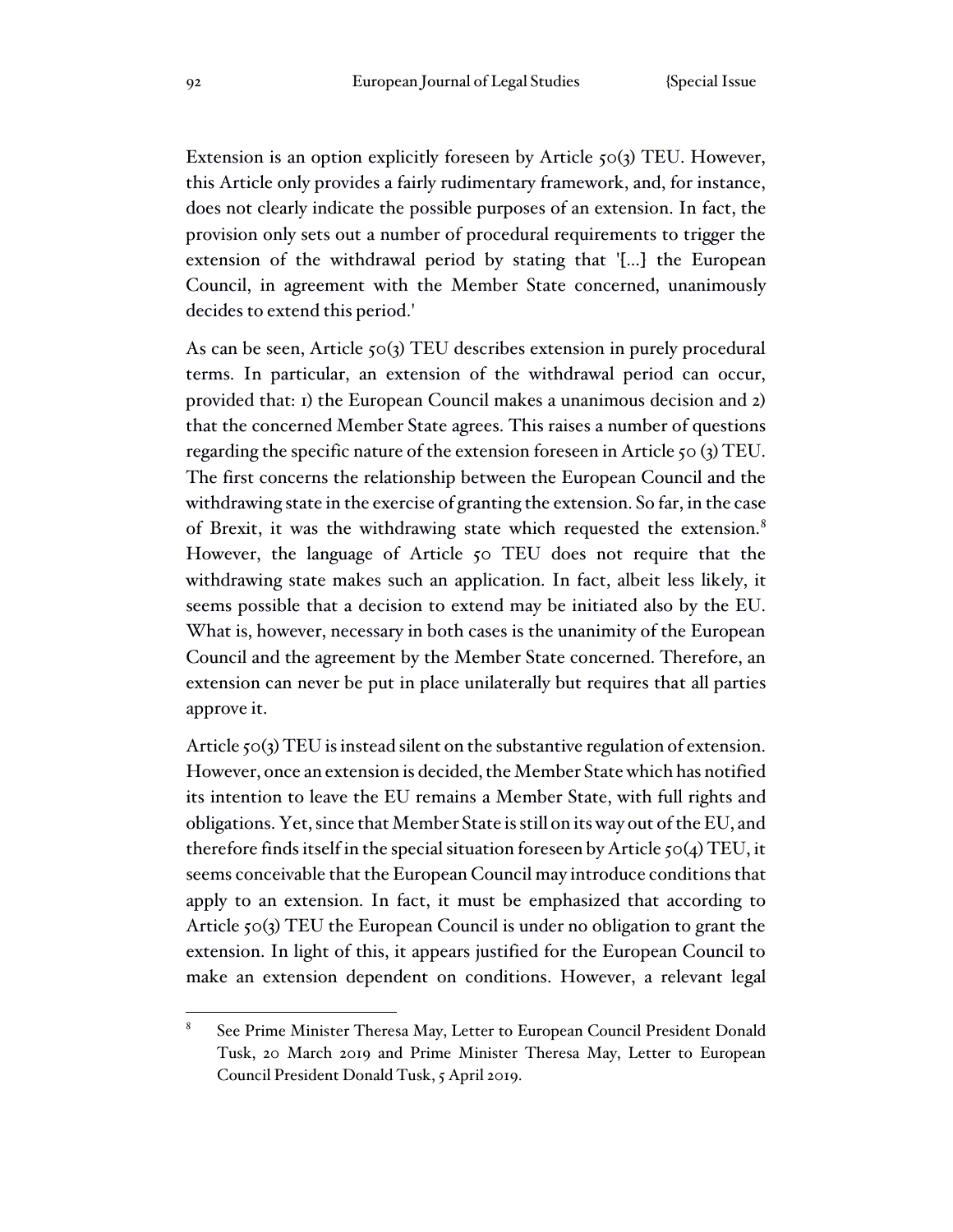question is how far-reaching such conditions can be. Since the withdrawing state is still a Member State during the extension, it seems clear that the European Council cannot impose conditions that would go against the letter and the spirit of the EU treaties. For instance, if during an extension period the European Council were to ask the withdrawing Member State to apply rules from which it is exempted under the treaties, this would likely violate EU law. In fact, the conditions that the European Council may set during extension would still have to be consistent with the duty of sincere cooperation enshrined in Article 4(3) TEU.<sup>9</sup>

In summary, Article 50(3) TEU does not provide any rules regarding the specific arrangement of the extension. The Treaty only introduces a procedural requirement that extension be approved unanimously by the European Council in agreement with the withdrawing Member State. Instead it leaves open to the former the possibility to introduce conditions on extension, provided these are not incompatible with the EU treaties.

## *2. Comparing Extension to Transition and Revocation*

From this viewpoint, extension differs from transition on the one hand, and revocation on the other. The Withdrawal Agreement concluded on 14 November 2018,<sup>10</sup> and the accompanying political declaration setting out the framework for the future relationship between the EU and the UK,<sup>11</sup> crucially put in place a so-called transition period which is intended to lead to the conclusion of a future trade agreement.<sup>12</sup> The transition – or in UK parlance: implementation – period was conceived as a time-limited devise which would allow the UK, after leaving the EU to maintain some privileges of EU

Article 4(3) TEU: 'Pursuant to the principle of sincere cooperation, the Union and the Member States shall, in full mutual respect, assist each other in carrying out tasks which flow from the Treaties.'

<sup>&</sup>lt;sup>10</sup> See Draft Agreement on the withdrawal of the United Kingdom of Great Britain and Northern Ireland from the European Union and the European Atomic Energy Community, as agreed at negotiators' level on 14 November 2018 (14 November 2018) TF50 (2018) 55.

<sup>&</sup>lt;sup>11</sup> See Political declaration setting out the framework for the future relationship between the European Union and the United Kingdom (22 November 2018) XT 21095/18.

 $12$  Draft Agreement (n 10) Arts 126 - 132.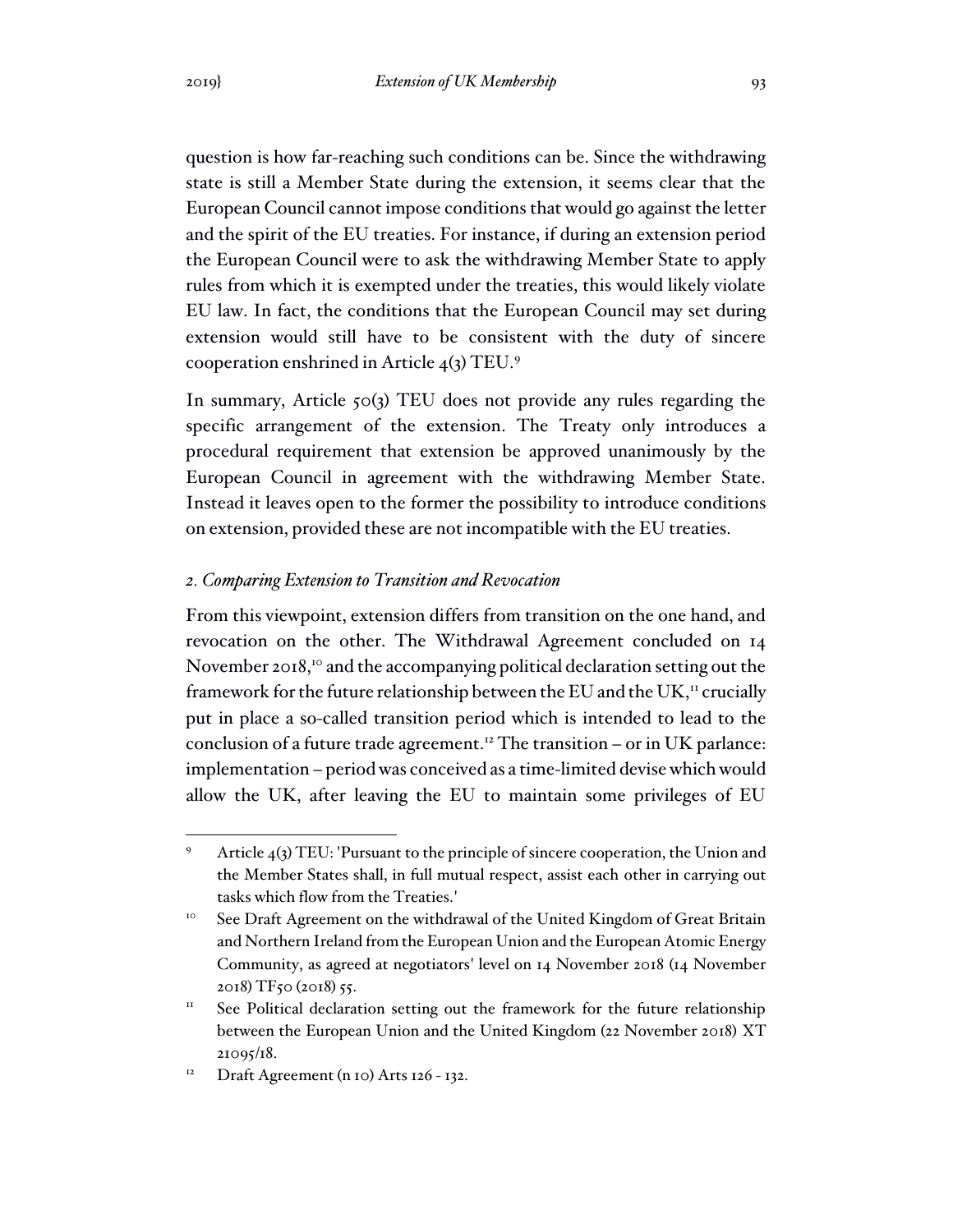membership, including access to the internal market and customs union, in exchange for respect of EU laws and contributions to the EU budget. The focus here will be on how the transition period differs from the extension period.

A transition period is not a legal requirement set out in Article 50 TEU but, in the case of Brexit, was put into the withdrawal agreement for practical considerations. In the case of the UK-EU agreement the transition period would have been set for an initial period until 31 December 2020, but with the possibility to extend it once further till December 2022. During the transition period the UK will no longer be an EU Member State, and as such will not be participating in the EU institutions. However, the UK would continue to be part of the EU customs union and the single market,<sup>13</sup> and EU legislation, rules and court decisions would apply to the UK as to any other EU Member State.<sup>14</sup> Furthermore, the jurisdiction of the ECJ was to continue during this time,<sup>15</sup> and the principle of supremacy and direct effect of EU law would also remain unchanged for this period. Importantly, the transition is more than just a timeframe to unwind existing relationships; rather it is designed to negotiate the actual post-withdrawal framework. As the outline political declaration concluded by the EU and UK in November 2019 is still fairly open regarding the future EU-UK relationship, both sides would need to use this period to arrive at an actual final agreement.

Compared to extension, a transition period comes with a number of similarities and one particular difference. In both circumstances Union law mostly applies and the UK remains bound by it. However, though being treated similar to a Member State for the time of the transition period, the UK is no longer a Member State. Membership would, in fact, require a renewed application under Article 49 TEU. Not being a Member State also means that the UK no longer participates in EU institutions. This is different in the context of an extension. The UK remains a Member State with full duties and rights of membership. Furthermore, as will be outlined below, it

<sup>&</sup>lt;sup>13</sup> Ibid Art 127 and Art 2a.

<sup>&</sup>lt;sup>14</sup> European Commission, 'Fact Sheet Brexit Negotiations: What is in the Withdrawal Agreement' (14 November 2018) <http://europa.eu/rapid/pressrelease\_MEMO-18-6422\_en.htm> accessed 23 August 2019.

<sup>&</sup>lt;sup>15</sup> Draft Agreement (n 10) Art 131.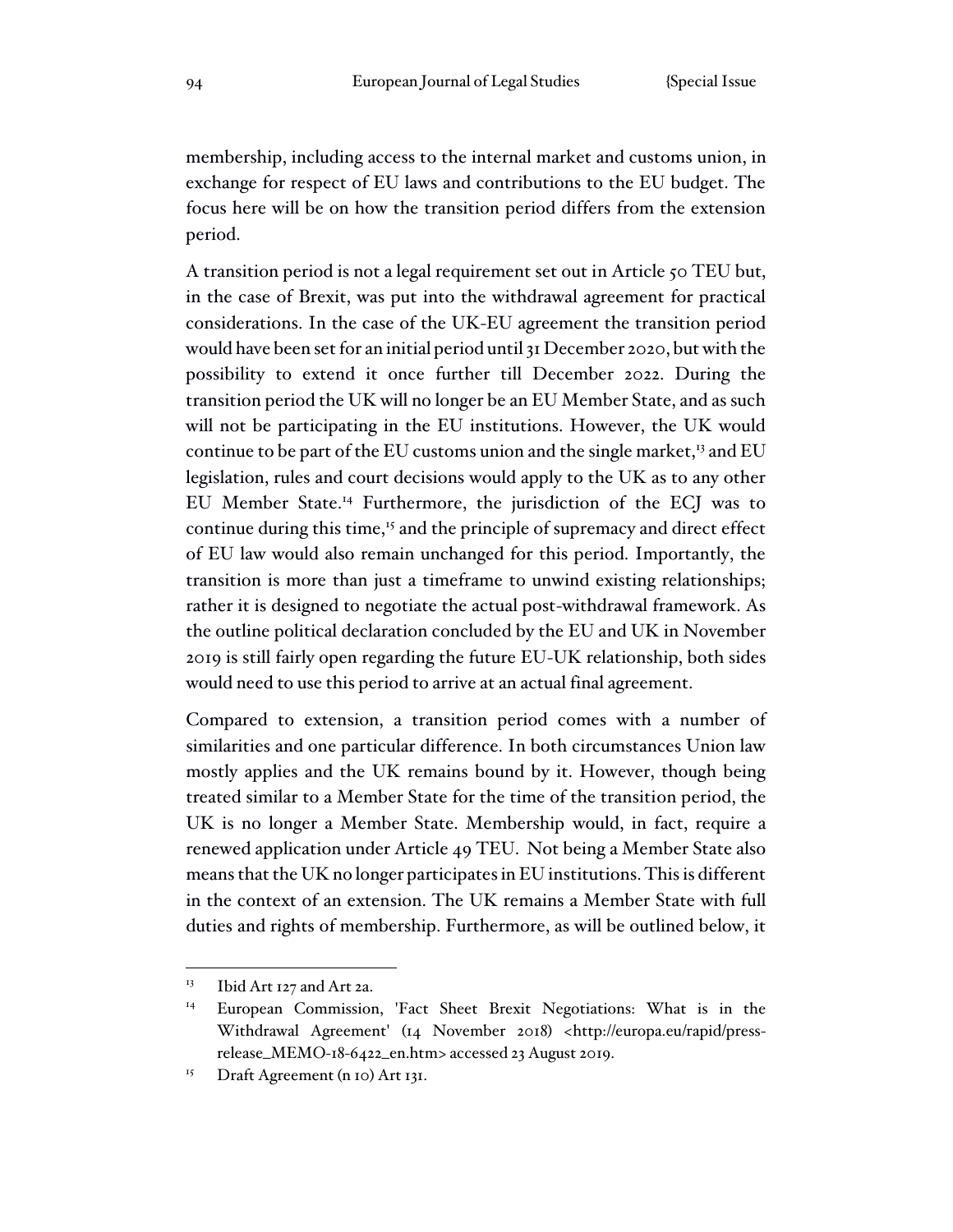continues to have the ability to unilaterally revoke its intention to withdraw, thus staying a full EU member without any additional requirements.

Whereas during the transition period the exiting state ceases to be an EU Member State but might be treated similarly to one in certain areas, the situation is very different in the case of a revocation. In this scenario the concerned state stays in the Union and continues to be a full Member State without any further plans of exiting.

Article 50 does not explicitly mention the revocation of the notification of withdrawal. The European Court of Justice (ECJ), however, ruled in *Wightman* that this is a possibility.<sup>16</sup> The case was initiated by members of the UK Parliament, the Scottish Parliament and the EP before the Court of Session in Scotland. In their petition they asked whether Article 50 TEU can be unilaterally revoked by the UK with the result that the UK could remain in the EU. On 3 October 2018 the Court of Session referred the case to the ECJ.<sup>17</sup> In its ruling in December 2018 the ECJ, following the advice of the Advocate General,<sup>18</sup> held that the UK does have the option to unilaterally revoke its withdrawal notification. As reasons the ECJ stated that

the sovereign nature of the right of withdrawal enshrined in Article  $50(I)$ TEU supports the conclusion that the Member State concerned has the right to revoke the notification of its intention to withdraw from the European Union, for as long as a withdrawal agreement concluded between the European Union and that Member State has not entered into force or, if no such agreement has been concluded, for as long as the two-year period laid down in Article 50(3) TEU, possibly extended in accordance with that provision, has not expired.<sup>19</sup>

Furthermore, the ECJ stressed that the option of revocation of the notification is also linked to the 13<sup>th</sup> recital in the preamble to the TEU, the first recital in the preamble to the TFEU and Article 1 TEU regarding the creation of an ever closer Union;<sup>20</sup> as well as the importance of the values of

<sup>16</sup> Case C-621/18 *Wightman and Others* EU:C:2018:999.

 $17$  Ibid para 9-17.

<sup>&</sup>lt;sup>18</sup> Case C-621/18 *Wightman and Others Opinion of Advocate General Campos Sánchez-Bordona,* delivered on December 4 2018 EU:C:2018:978, para 170.

<sup>19</sup> Case C-621/18 *Wightman and Others* EU:C:2018:999, para 57.

<sup>&</sup>lt;sup>20</sup> Ibid para 61.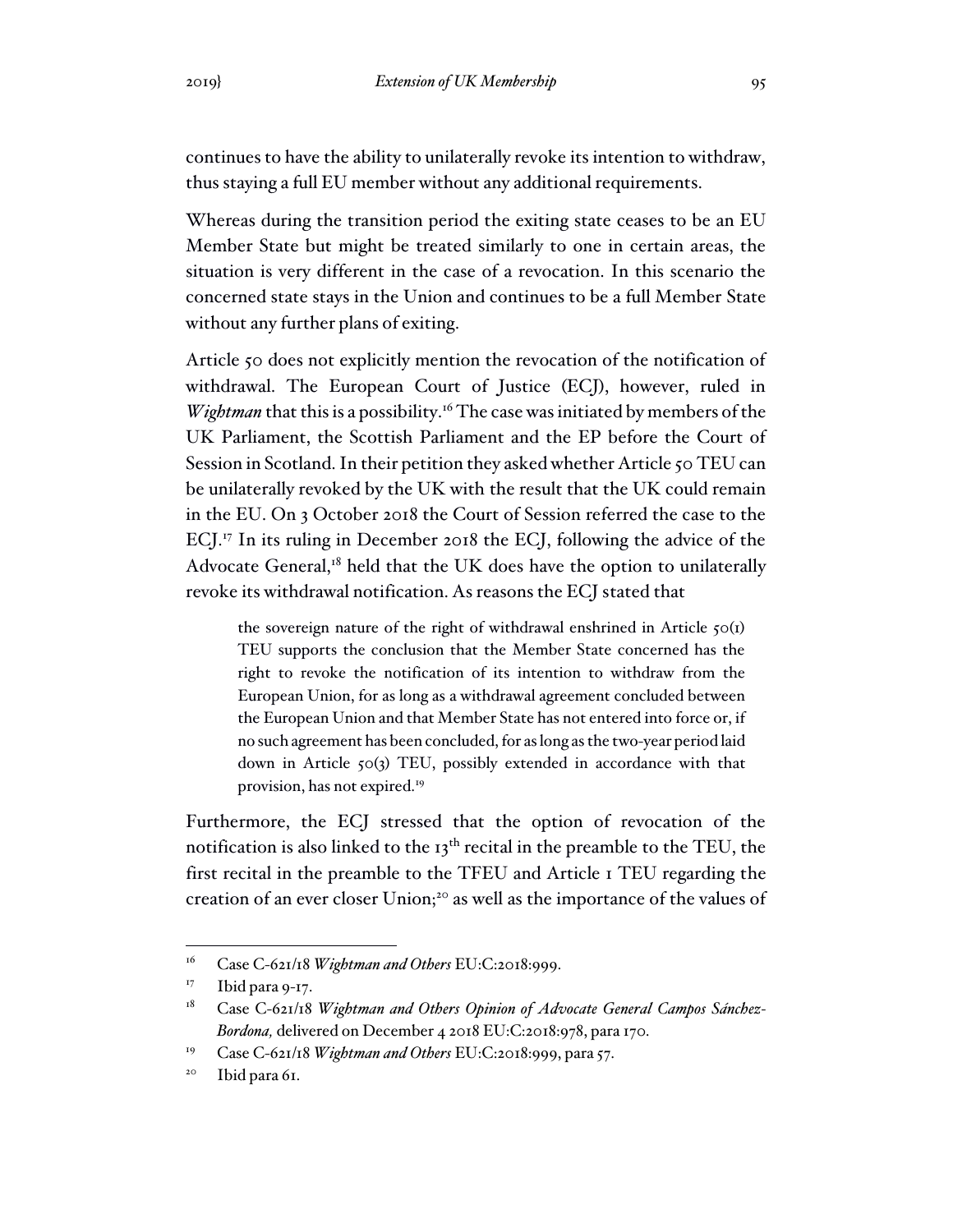liberty and democracy as enshrined in the second and fourth recitals of the preamble to the TEU.<sup>21</sup> According to the ECJ, an automatic end of membership after notification without the possibility to revoke that notification would amount to forced withdrawal of a Member State from the EU, if that state no longer wishes to exit. Such an outcome would be 'inconsistent with the Treaties' purpose of creating an ever closer union among the peoples of Europe'.<sup>22</sup> At the same time, the ECJ clarified that revocation had to be conducted in good faith, and that this required the withdrawing state to follow for revocation the same domestic constitutional procedure it had used to notify its intention to withdraw.<sup>23</sup>

If a Member State were to revoke its intention to leave the EU, according to the ECJ ruling the effect of this would be to return the state to its pre-Article 50 status, as a full Member State of the EU, with all rights and obligations. Revocation, in other words, would terminate the withdrawal process. In this it differs from extension, since during the latter the withdrawing Member State maintains all its rights and obligations of membership, but is also still a *withdrawing* state, since it has notified its intention to leave the EU – and as such is subject to a special status, resulting from Article 50(4) TEU.

In summary, extension constitutes a unique state where the withdrawing state remains a full Member State of the Union, with all rights and obligations (a difference from the transition period) and at the same time it also remains a withdrawing state, which still intends to end its EU membership (a difference from revocation). The unique circumstances of extension, therefore, create peculiar challenges, which will be discussed in the next section.

### III. THE POLITICS OF EXTENSION

As mentioned, the European Commission Article 50 Task Force and the UK negotiators reached an agreement on a draft withdrawal treaty with an outline political declaration in November 2018.<sup>24</sup> However, this agreement

<sup>&</sup>lt;sup>21</sup> Ibid para 62.

 $22$  Ibid para 67.

 $23$  Ibid para 75.

<sup>&</sup>lt;sup>24</sup> Draft Agreement (n 10).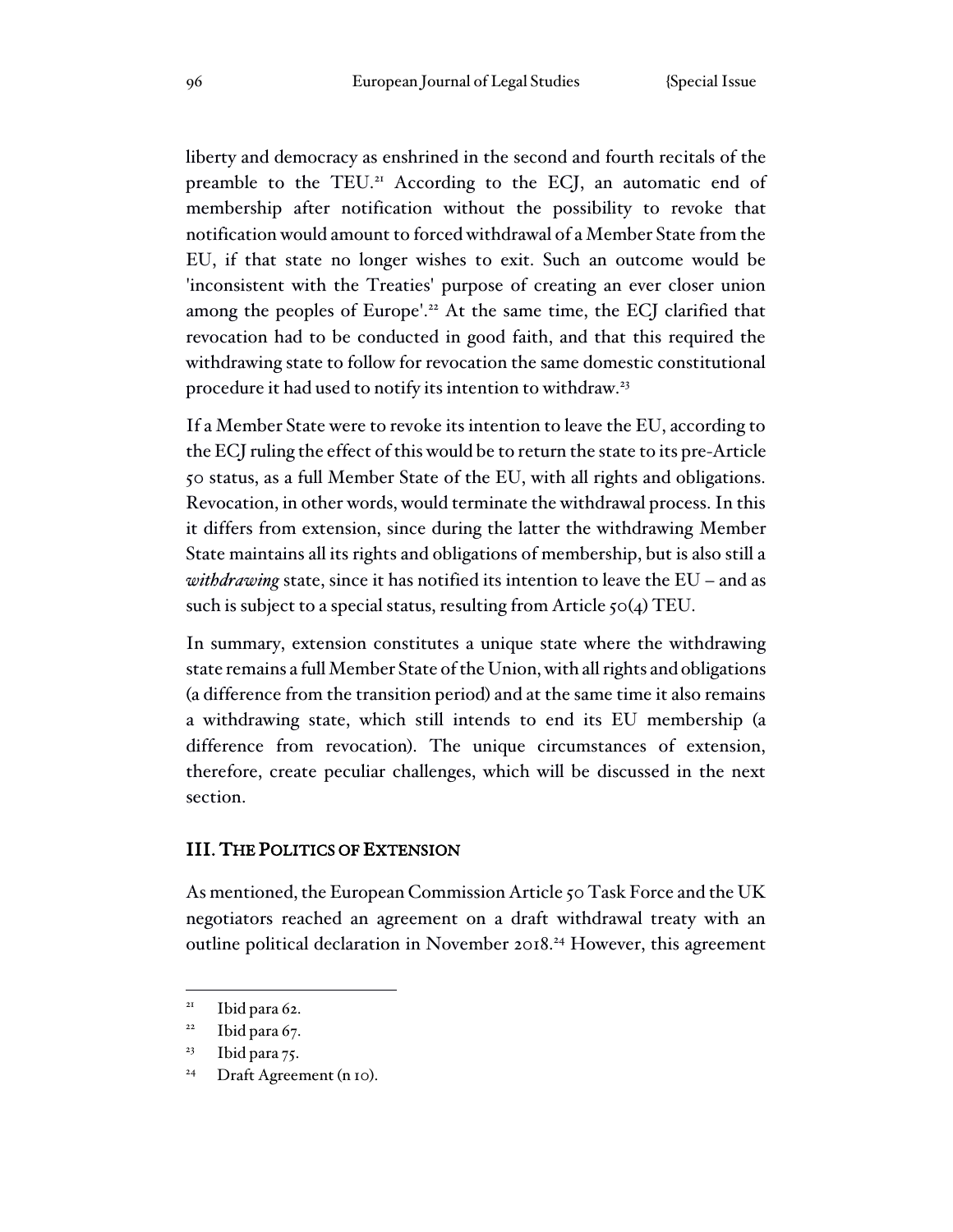was rejected by the UK Parliament on 15 January 2019 by a historic margin.<sup>25</sup> Furthermore, despite additional reassurances made by the EU,<sup>26</sup> Parliament also turned the agreement down in a second vote on 12 March 2019.<sup>27</sup> With the exit date of 29 March 2019 approaching, and on the clear understanding that a no-deal Brexit would have dramatic consequences for the UK economy<sup>28</sup> – not to mention the lack of preparation of the UK administrative state for a disorderly withdrawal<sup>29</sup> – the option of extending Article 50 TEU suddenly became politically palatable in the UK.

As a result, on 20 March 2019 the UK Prime Minister requested a first extension of UK membership of the EU under Article 50(3) TEU until 30 June 2019, with the aim to buy time to make another attempt at ratifying the withdrawal deal in Westminster.<sup>30</sup> The European Council accepted the UK's request. However, aware of the legal and political difficulties that an extension would create on the approaching  $EP$  elections, $3<sup>T</sup>$  the European

<sup>&</sup>lt;sup>25</sup> See House of Commons Exiting the European Union Committee, Response to the Vote on the Withdrawal Agreement and Political Declaration: Options for Parliament, HC 1902, 16 January 2019.

<sup>&</sup>lt;sup>26</sup> See Instrument relating to the agreement on the withdrawal of the United Kingdom of Great Britain and Northern Ireland from the European Union and the European Atomic Energy Community, 11 March 2019, TF50 (2019) 61.

<sup>&</sup>lt;sup>27</sup> See House of Commons Exiting the European Union Committee, Response to the 12 March Vote on the Withdrawal Agreement and Political Declaration. Thirteenth Report of Session, HC 2073, 13 March 2019.

<sup>&</sup>lt;sup>28</sup> HM Government, 'HM Treasury analysis: the long-term economic impact of EU membership and the alternatives' (April 2016) <https://assets.publishing.service. gov.uk/government/uploads/system/uploads/attachment\_data/file/517415/treasury \_analysis\_economic\_impact\_of\_eu\_membership\_web.pdf> accessed 23 August 2019.

<sup>&</sup>lt;sup>29</sup> See National Audit Office, Contingency Preparations for Exiting the EU with No Deal, HC 2058, 12 March 2019; House of Commons Committee of Public Accounts, Brexit and the UK Border', HC 1942, 12 March 2019, 3 (stating that government 'departments have continued to struggle to prepare should the UK leave the EU without a deal' and reporting embarrassing cases of mismanagement of contingency preparations).

<sup>&</sup>lt;sup>30</sup> See Prime Minister Theresa May, Letter to European Council President Donald Tusk, 20 March 2019.

<sup>&</sup>lt;sup>31</sup> See European Commission President Jean-Claude Juncker, Letter to European Council President Donald Tusk, 11 March 2019 (stating that the UK exit 'should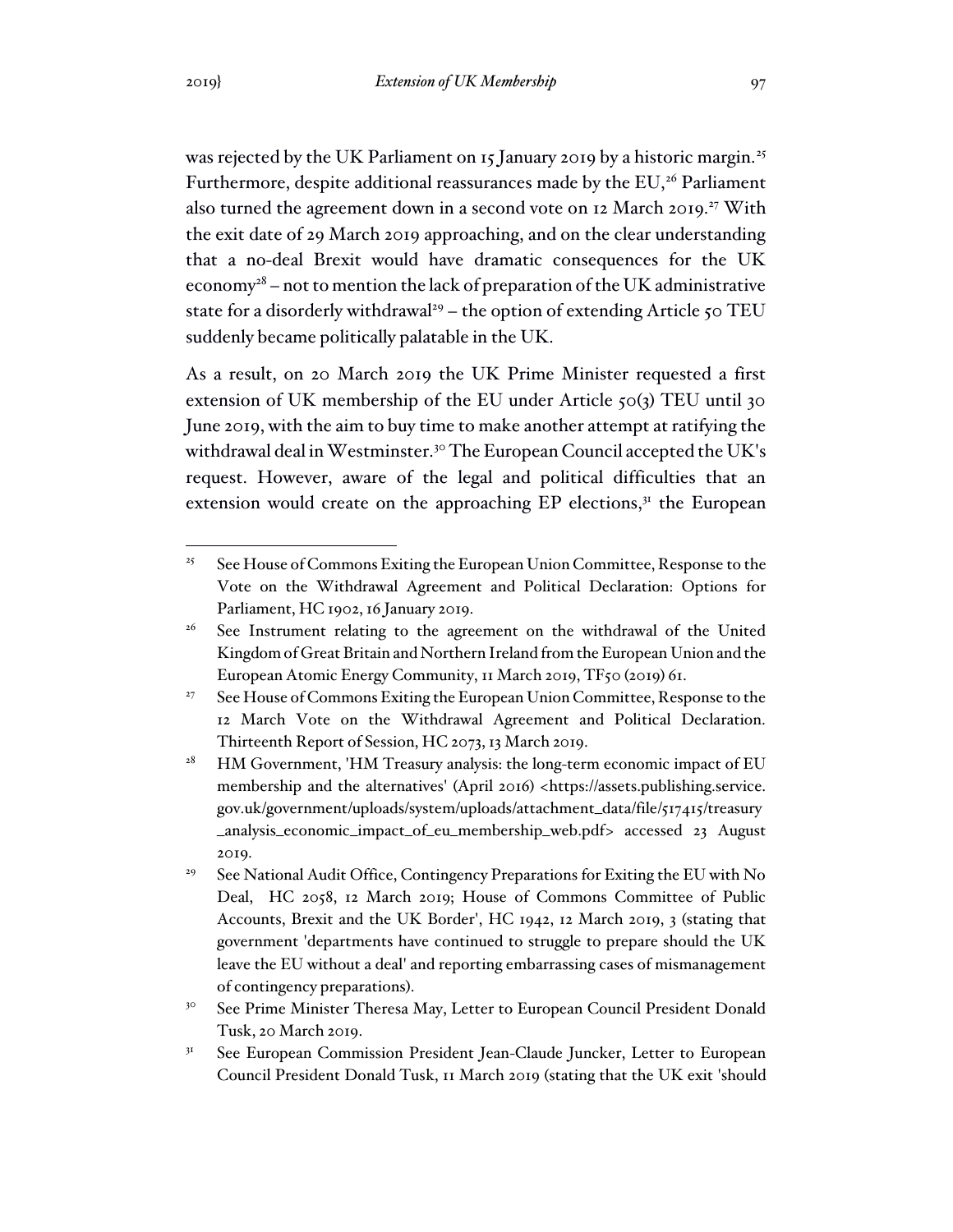Council only granted an extension until 12 April 2019 (the last date by which the UK had to organize the holding of EP elections), unless the UK Parliament approved the withdrawal agreement before 29 March 2019.<sup>32</sup> Yet, the UK Parliament rejected the deal a third time on 29 March 2019 – the day when the UK was originally expected to leave the EU. As a result, on 5 April 2019 the then Prime Minister Theresa May sent a letter to the European Council asking once again for an extension until 30 June 2019.<sup>33</sup>

On 11 April, the European Council again accepted the request, but rejected the UK timeframe and rather set a flexible deadline.<sup>34</sup> Specifically, the European Council stated that:

Such an extension should last as long as necessary and, in any event, no longer than 31 October 2019. The European Council also recalls that, under Article 50(3) TEU, the Withdrawal Agreement may enter into force on an earlier date, should the Parties complete their respective ratification procedures before 31 October 2019. Consequently, the withdrawal should take place on the first day of the month following the completion of the ratification procedures or on 1 November 2019, whichever is the earliest.<sup>35</sup>

Moreover, the European Council clarified that the extension would end, with an automatic UK withdrawal on 1 June 2019, if the UK was still a member of the EU on 23-26 May 2019, had not ratified the Withdrawal Agreement by 22 May 2019, and had failed to hold elections to the EP. The European Council justified this, by stressing that extension

will have the consequence that the United Kingdom will remain a Member State until the new withdrawal date, with full rights and obligations in accordance with Article 50 TEU, and that the United Kingdom has a right

be complete before the European Parliament elections that will take place between 23-26 May [2019]. Ifthe United Kingdom has not left the European Union by then, it will be legally required to hold these elections, in line with the rights and obligations of all Member States as set out in the Treaties').

European Council Decision (EU) 2019/476 taken in agreement with the United Kingdom of 22 March 2019 extending the period under Article  $50(3)TEU$  [2019] OJ  $L 80$  I/I.

<sup>&</sup>lt;sup>33</sup> See Prime Minister May, Letter to European Council President Donald Tusk, 5 April 2019.

<sup>&</sup>lt;sup>34</sup> European Council Conclusions 10 April 2019, EUCO XT 20015/19, paras 2 and 3.

<sup>35</sup> Ibid para 9.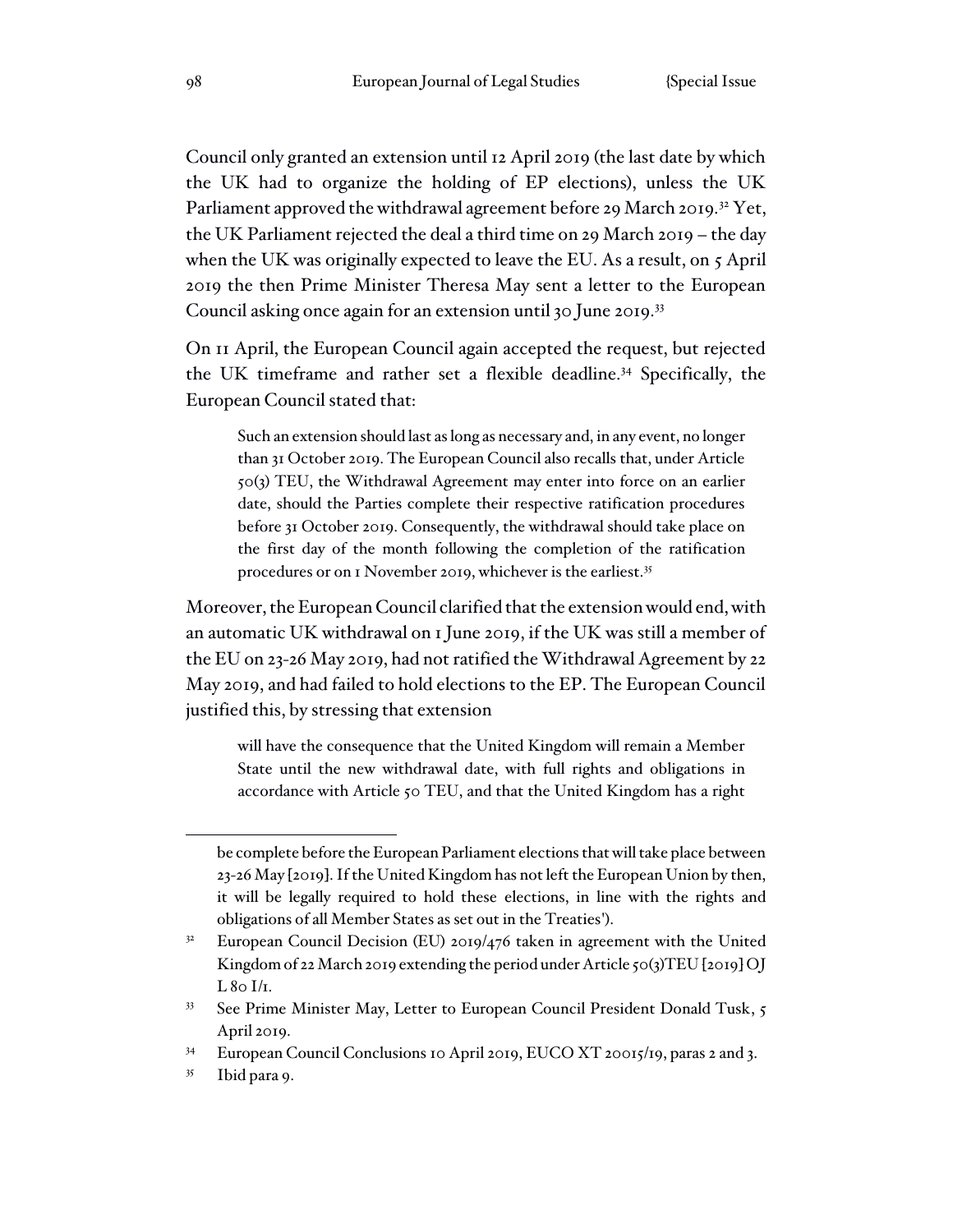to revoke its notification at any time. If the United Kingdom is still a Member State on 23-26 May 2019, and if it has not ratified the Withdrawal Agreement by 22 May 2019, it will be under an obligation to hold the elections to the European Parliament in accordance with Union law. In the event that those elections do not take place in the United Kingdom, the extension should cease on 31 May 2019.<sup>36</sup>

By so doing, the European Council effectively made extension conditional on the UK holding EP elections. Yet, as was outlined above, $37$  this is justified by the fact that the UK remains a member of the EU during the extension period, and as such is subject to EU obligations, including participating in EP elections. The European Council request is thus based on pre-existing obligations of the UK as a Member State rather than constituting a new condition imposed on the UK.

At the same time, the European Council stressed the UK's responsibility as a continuous Member State of the EU, clarifying that '[t]his further extension cannot be allowed to undermine the regular functioning of the Union and its institutions.'<sup>38</sup> In this regard, the European Council took note of the 'commitment by the United Kingdom to act in a constructive and responsible manner throughout the extension period in accordance with the duty of sincere cooperation'<sup>39</sup> and stressed that it:

expects the United Kingdom to fulfil this commitment and Treaty obligation in a manner that reflects its situation as a withdrawing Member State. To this effect, the United Kingdom shall facilitate the achievement of the Union's tasks and shall refrain from any measure which could jeopardise the attainment of the Union's objectives, in particular when participating in the decision-making processes of the Union.<sup>40</sup>

Finally, the European Council also pointed out that where appropriate, the other 27 EU Member States 'will continue to meet separately at all levels to

 $3<sup>6</sup>$  Ibid para 10.

<sup>37</sup> See above, section II.1.

<sup>&</sup>lt;sup>38</sup> European Council Conclusions EUCO XT 20015/19 (n 34) para 10.

<sup>39</sup> Ibid.

<sup>40</sup> Ibid.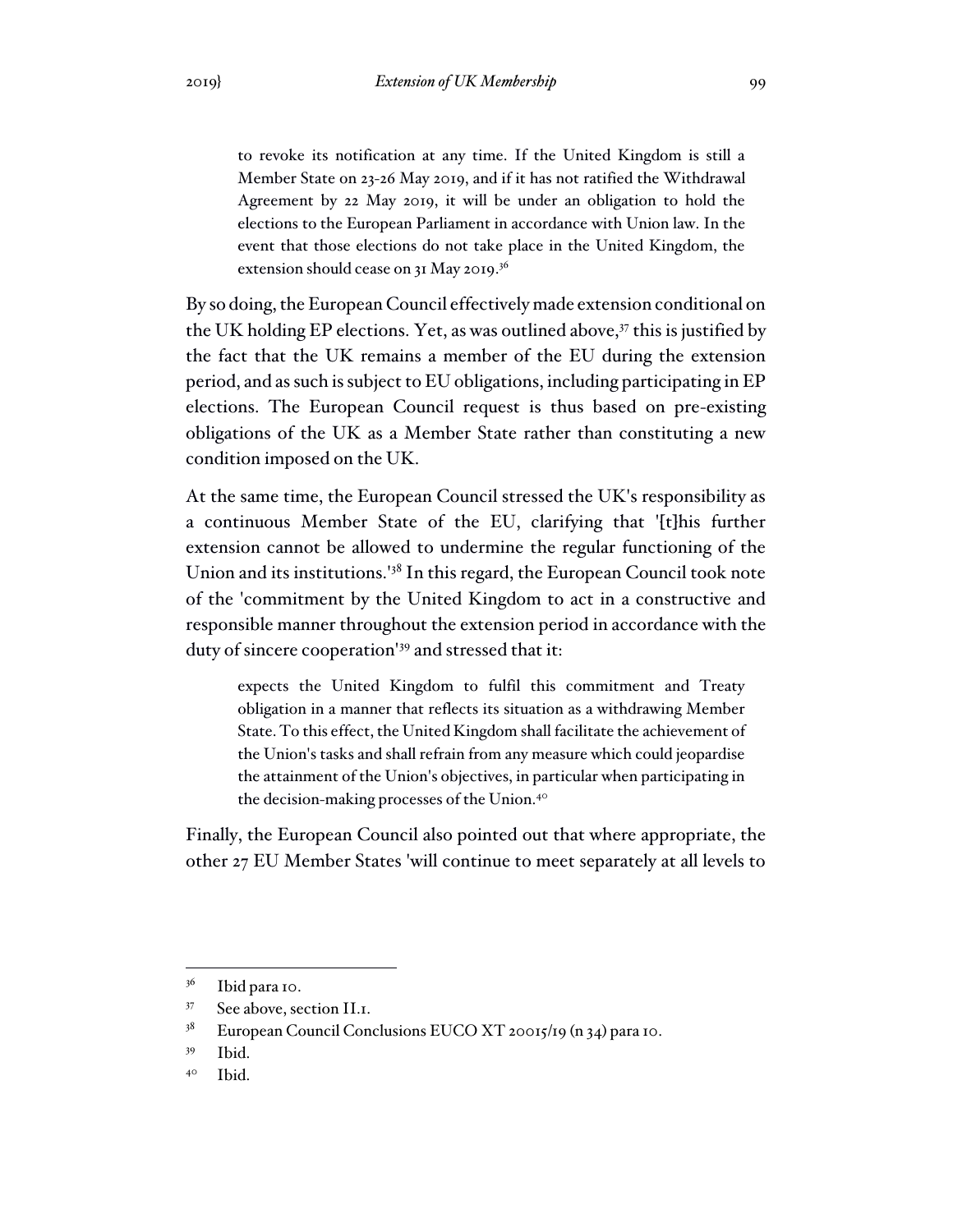discuss matters related to the situation [of the EU] after the withdrawal of the United Kingdom.'<sup>41</sup>

This condition set out by the European Council makes clear, therefore, that extension is subject to the UK acting in good faith vis-à-vis the EU. The European Council is thus not adding any additional obligations or burdens, but seeks to affirm at the highest political level that the UK should not use the extension to disrupt the functioning of the EU. What the European Council is intending here is to prevent the extension period from being used as potential weapon to jeopardize from within the functioning of the EU institutions, perhaps as a strategy to leverage concession in the withdrawal process. That said, it remains to be seen whether that risk can be truly avoided: the obligation to act in good faith applies to the UK government in the European Council and the Council, but cannot be required for instance from individual UK-elected MEPs. Since the recent EU elections brought about a significant number of Eurosceptic MEPs, it is likely that their actions will not abstain from 'undermining the functioning of the Union and its institutions.'

As it is thus clear, the current extension does not only have consequences for the future of the withdrawal process and for UK internal political processes; it also affects the EU and its institutions. In fact, extension directly changes and challenges in significant and unprecedented ways also the composition of the EP, which is the focus of the next section.

## IV. THE INSTITUTIONAL CONSEQUENCES OF THE EXTENSION

The Brexit extension had significant consequences for the incoming  $9<sup>th</sup> EP$ (2019-2024).<sup>42</sup> Pursuant to Article 14 TEU, the EP shall consist of a maximum of 751 members. EP seats are allocated among the Member States according to the principle of degressive proportionality, on the basis of European Council decision, adopted unanimously on a proposal by the EP and with its consent. On 28 June 2018, the European Council had adopted a new decision

<sup>41</sup> Ibid para 8.

<sup>&</sup>lt;sup>42</sup> See further Federico Fabbrini and Rebecca Schmidt, 'The Composition of the EP in Brexit Times' (2019) 44 European Law Review 710, from which this section draws.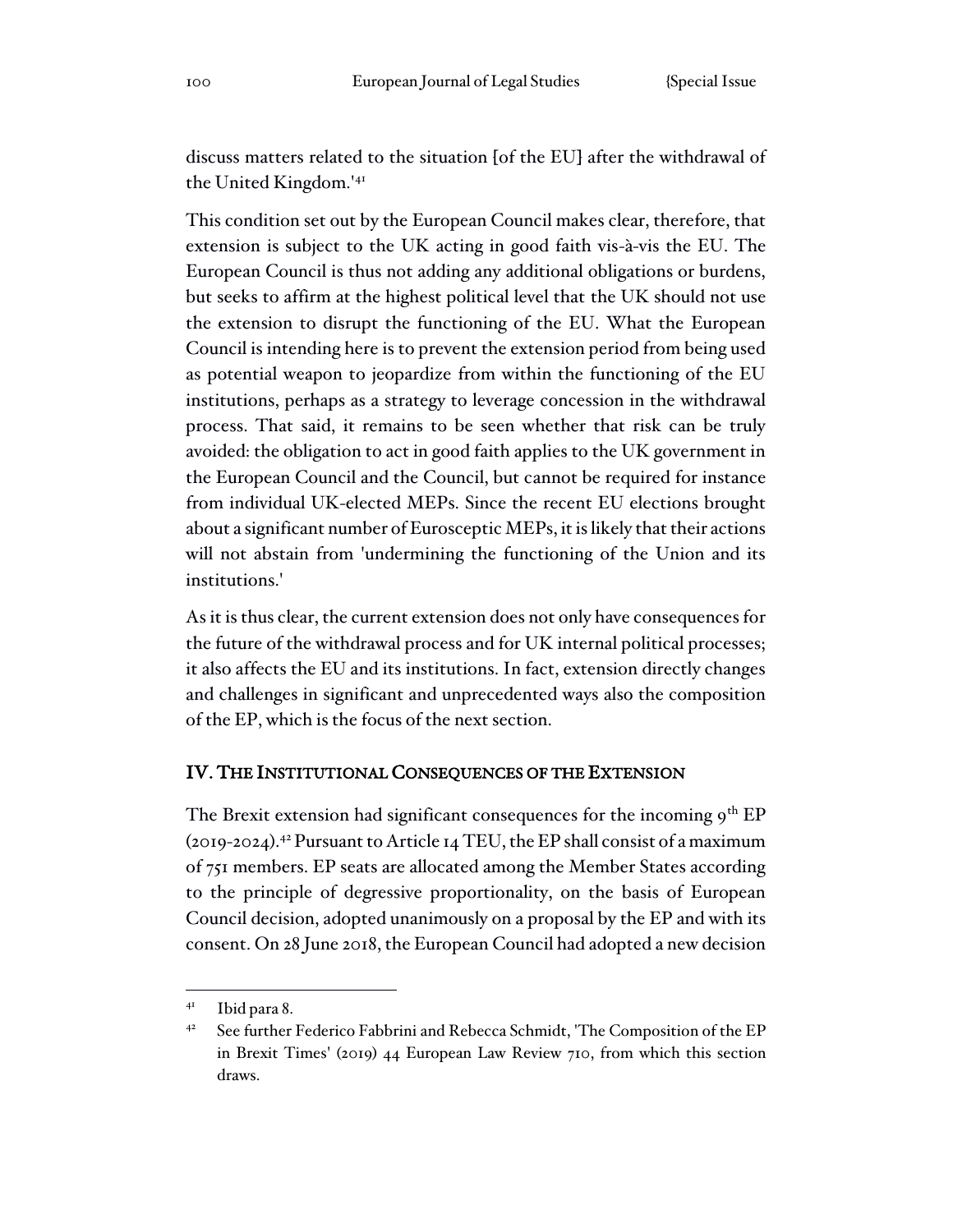on the composition of the EP for the 9<sup>th</sup> EP term (2019-2024).<sup>43</sup> Taking stock of the decision of the UK to leave the EU (and therefore, of the reduction of the total EU population), the European Council decided to lower the overall number of MEPs from 751 to 705.<sup>44</sup> At the same time, it decided to re-allocate 27 of the 73 seats previously assigned to the UK to 14 other EU Member States, in order to better fulfil the criteria of degressive proportionality,<sup>45</sup> hence producing the re-allocation of seats described here.

<sup>43</sup> European Council Decision (EU) 2018/937 of 28 June 2018 establishing the composition of the European Parliament [2018] OJ L 165I.

<sup>44</sup> An issue which goes beyond the remit of this article concerns instead the modalities of the elections of MEPs. On this see European Parliament legislative resolution of 4 July 2018 on the draft Council decision amending the Act concerning the election of the members of the European Parliament by direct universal suffrage, annexed to Council Decision 76/787/ECSC, EEC, Euratom of 20 September 1976, P8\_TA(2018)0282.

<sup>45</sup> See also Leonard Besselink et al, 'The Impact of the UK's Withdrawal on the Institutional Set-up and Political Dynamics within the EU', study commissioned by the European Parliament Committee on Constitutional Affairs (April 2019).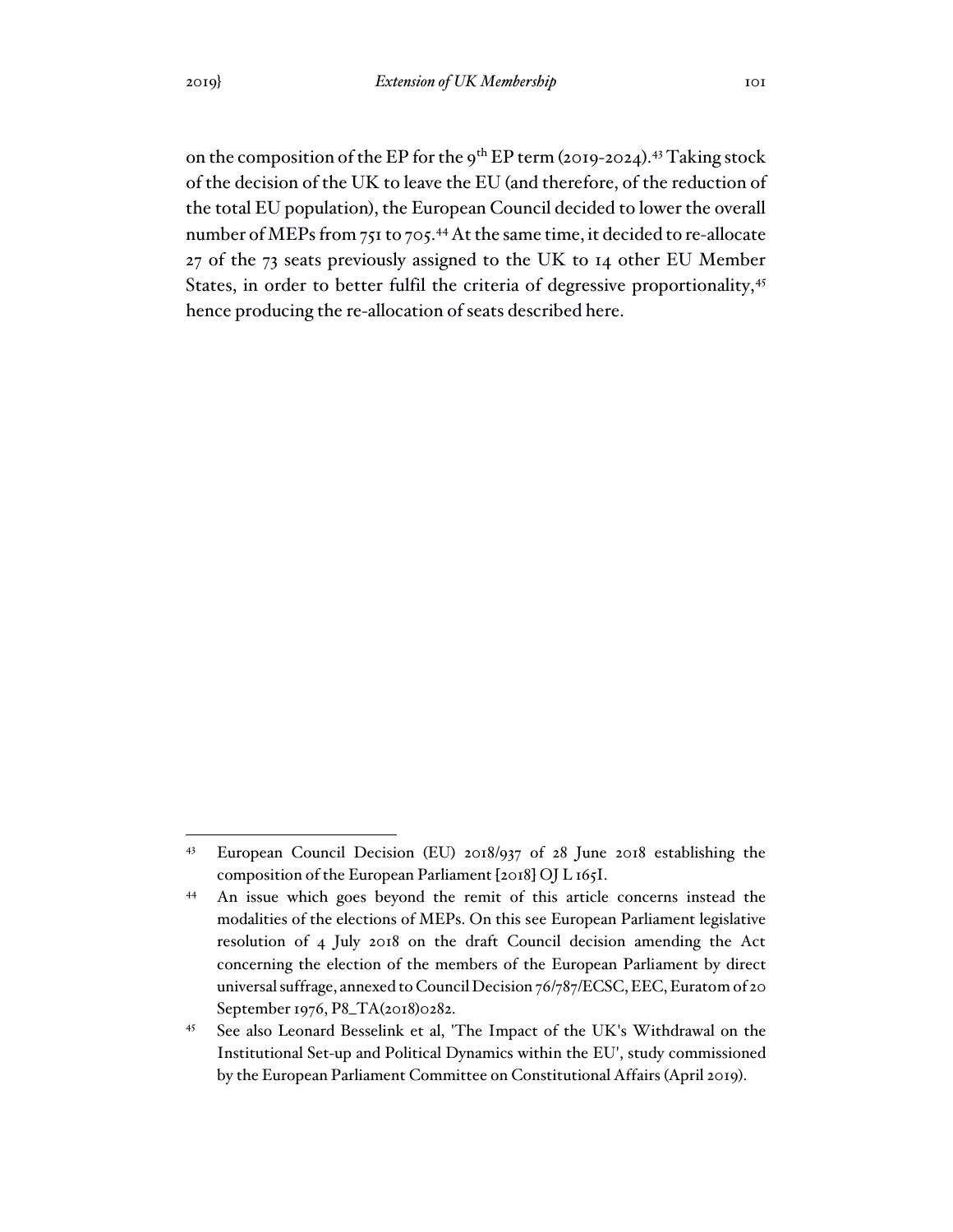| <b>Member State</b>   | MEPs 2014-2019 | MEP 2019-2024  | Variation |
|-----------------------|----------------|----------------|-----------|
|                       |                | (after Brexit) |           |
| Belgium               | 2I             | 2I             |           |
| <b>Bulgaria</b>       | 17             | 17             |           |
| <b>Czech Republic</b> | 2I             | 2I             |           |
| Denmark               | 13             | 14             | $+I$      |
| Germany               | 96             | 96             |           |
| Estonia               | 6              | $\overline{7}$ | $+I$      |
| <b>Ireland</b>        | II             | 13             | $+2$      |
| Greece                | 2I             | 2I             |           |
| Spain                 | 54             | 59             | $+5$      |
| France                | 74             | 79             | $+5$      |
| Croatia               | II             | 12             | $+I$      |
| Italy                 | 73             | 76             | $+3$      |
| Cyprus                | 6              | 6              |           |
| Latvia                | 8              | 8              |           |
| Lithuania             | II             | II             |           |
| Luxembourg            | 6              | 6              |           |
| Hungary               | 2I             | 2I             |           |
| Malta                 | 6              | 6              |           |
| Netherlands           | 26             | 29             | $+3$      |
| Austria               | 18             | 19             | $+I$      |
| Poland                | 51             | 52             | $+1$      |
| Portugal              | 2I             | 2I             |           |
| Romania               | 3 <sup>2</sup> | 33             | $+1$      |
| Slovenia              | 8              | 8              |           |
| Slovakia              | 13             | 14             | $+I$      |
| Finland               | 13             | 14             | $+I$      |
| Sweden                | 20             | 2I             | $+I$      |
| <b>UK</b>             | 73             | $\circ$        | $-73$     |
| Total                 | 75I            | 705            |           |

Nevertheless, the 2018 European Council decision on the new composition of the EP also envisioned a safeguard clause. In anticipation of a (possible, although then unlikely) scenario where the UK were to remain an EU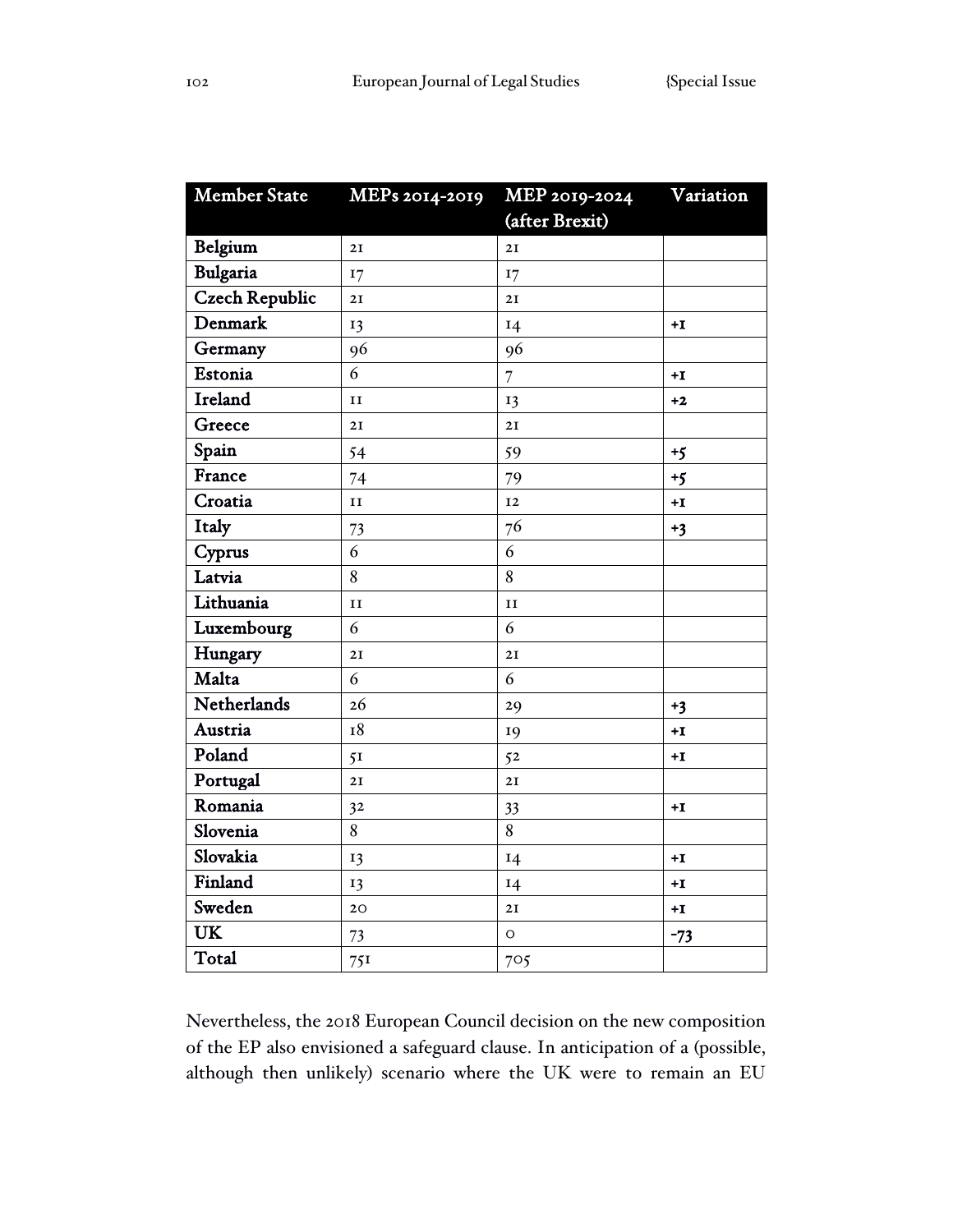Member State at the time of the May 2019 EP elections, Article 3(2) of European Council Decision (EU) 2018/937 stated that

in the event that the United Kingdom is still a Member State of the Union at the beginning of the 2019-2024 parliamentary term, the number of representatives in the European Parliament per Member State taking up office shall be the one provided for in Article 3 of the European Council Decision 2013/312/EU until the withdrawal of the United Kingdom from the Union becomes legally effective.<sup>46</sup>

Moreover, that same provision foresaw that, '[o]nce the United Kingdom's withdrawal from the Union becomes legally effective, the number of representatives in the European Parliament elected in each Member State shall be the one provided' by the new allocation criteria, with the consequence that:

All representatives in the European Parliament who fill the additional seats resulting from the difference between the number of seats allocated in the first and second subparagraphs shall take up their seats in the European Parliament at the same time.<sup>47</sup>

The Brexit extension therefore had significant consequences for the incoming  $9^{th}$  EP (2019-2024). As was clearly requested by the European Council in granting the second extension, $4^8$  the UK had to participate in EP elections on 23 May 2019. This required as a necessity to continue the old allocations of seats applied in the  $8<sup>th</sup>$  EP term (2014-2019),<sup>49</sup> scrapping at the last minute the new plan to re-allocate seats. This had two main consequences: on the one hand, the Brexit extension produced a suspensive condition for the extra 27 MEPs elected in 14 Member States; and on the other hand, it also produced a resolutive condition for the 73 UK-elected MEPs who joined the 9<sup>th</sup> EP but are supposed to vacate their seats after Brexit has taken effect. Both of these situations raise novel legal issues.

<sup>&</sup>lt;sup>46</sup> European Council Decision (EU) 2018/937 (n 43) Art 3(2).

<sup>47</sup> Ibid.

<sup>48</sup> European Council Conclusions EUCO XT 20015/19 (n 34) para 3.

<sup>49</sup> European Council Decision 2013/312/EU of 28 June 2013 establishing the composition of the European Parliament [2013] OJ L 181, Art 3.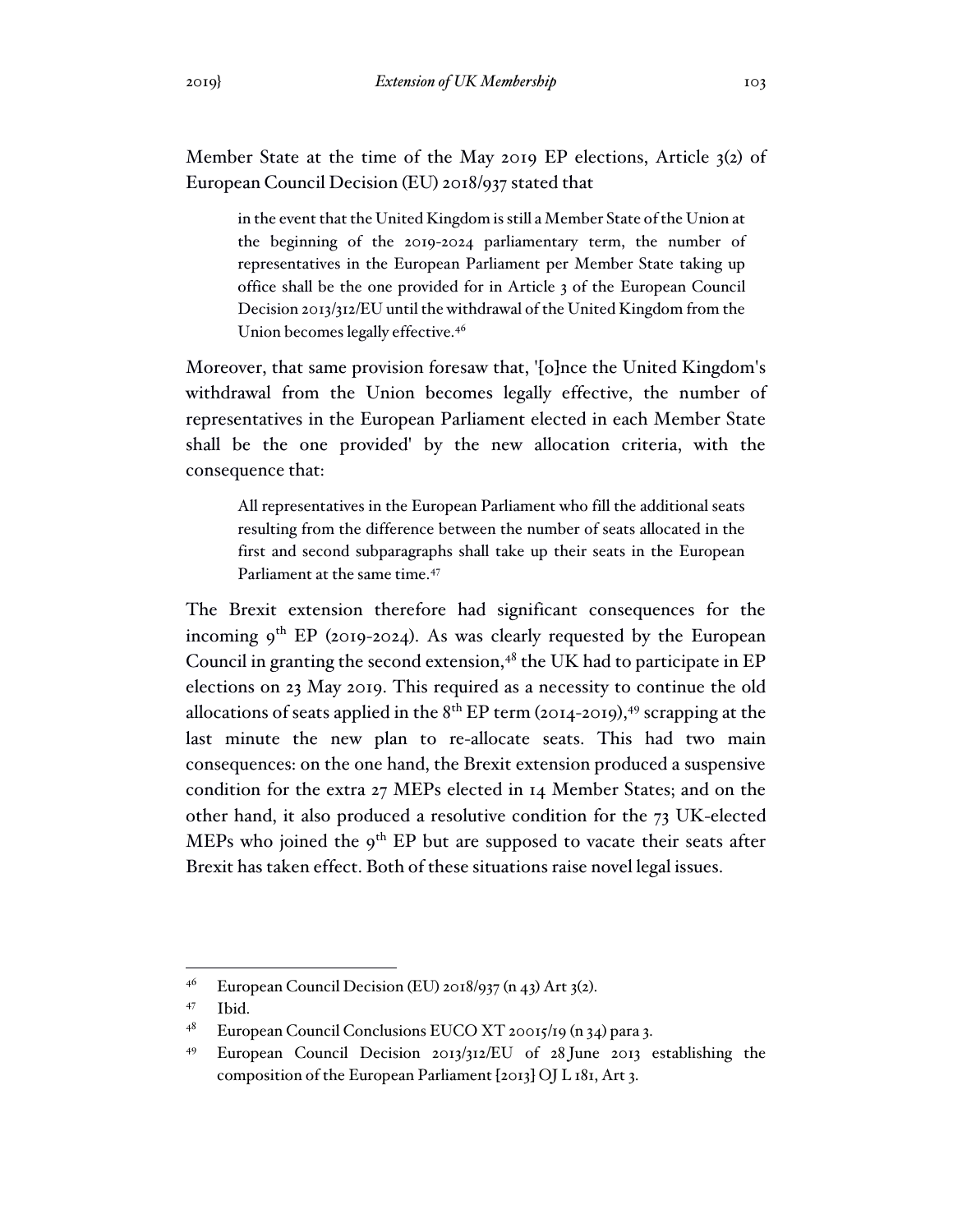#### *1. Suspensive condition*

There are 27 future MEPs who were not able to take up their mandate at the start of the new EP term on 2 July 2019, being held back from taking seats in the EP until the UK leaves the EU. This raises at least three distinct issues. First, how can the ex-post allocation be organized from a logistical point of view? Second, is it possible from a constitutional law perspective to elect MEPs based on a suspensive condition, or is this at odds with the rights of their mandates? And finally, and related to the last point, is such conditional election in line with the constitutional requirements of the electoral process?

Concerning the first issue, the last-minute extension of the withdrawal period caused logistical challenges regarding the allocation of MEPs. However, some Member States had foreseen in their domestic legislation how to deal with the possibility that the UK could remain in the EU, and therefore that the extra EP seats assigned to the country pursuant to European Council Decision (EU) 2018/937 could not be actually be put into action. Ireland's European Parliament Elections (Amendment) Act 2019, for instance, envisaged the scenario of a delayed Brexit and therefore included a clause that allows limiting the accession of the extra MEPs to the EP until the Brexit issue is resolved.<sup>50</sup> Section 6 of the 2019 Act provided that the newly elected extra MEPs 'shall not take up their seats in the European Parliament until such time as a date has been specified by the Parliament for the taking up of such seats.'<sup>51</sup>

Moreover, other Member States adopted last minute, ad hoc legislative measures to deal with the UK's continuing membership and its impact on the forthcoming EP elections. For instance, France approved a special statute on 22 May 2019 – four days before the EP elections – which temporarily put on hold the five additional seats that France would have received according to the new composition of the EP.<sup>52</sup> Similar provisions were made in other Member States affected by European Council Decision (EU) 2018/937,

<sup>50</sup> See European Parliament Elections (Amendment) Act 2019.

 $5<sup>I</sup>$  Ibid sec 6(j).

 $5^2$  See Loi n° 2019-487 du 22 mai 2019 relative à l'entrée en fonction des représentants au Parlement européen élus en France aux élections de 2019, JORF n°0119 du 23 mai 2019.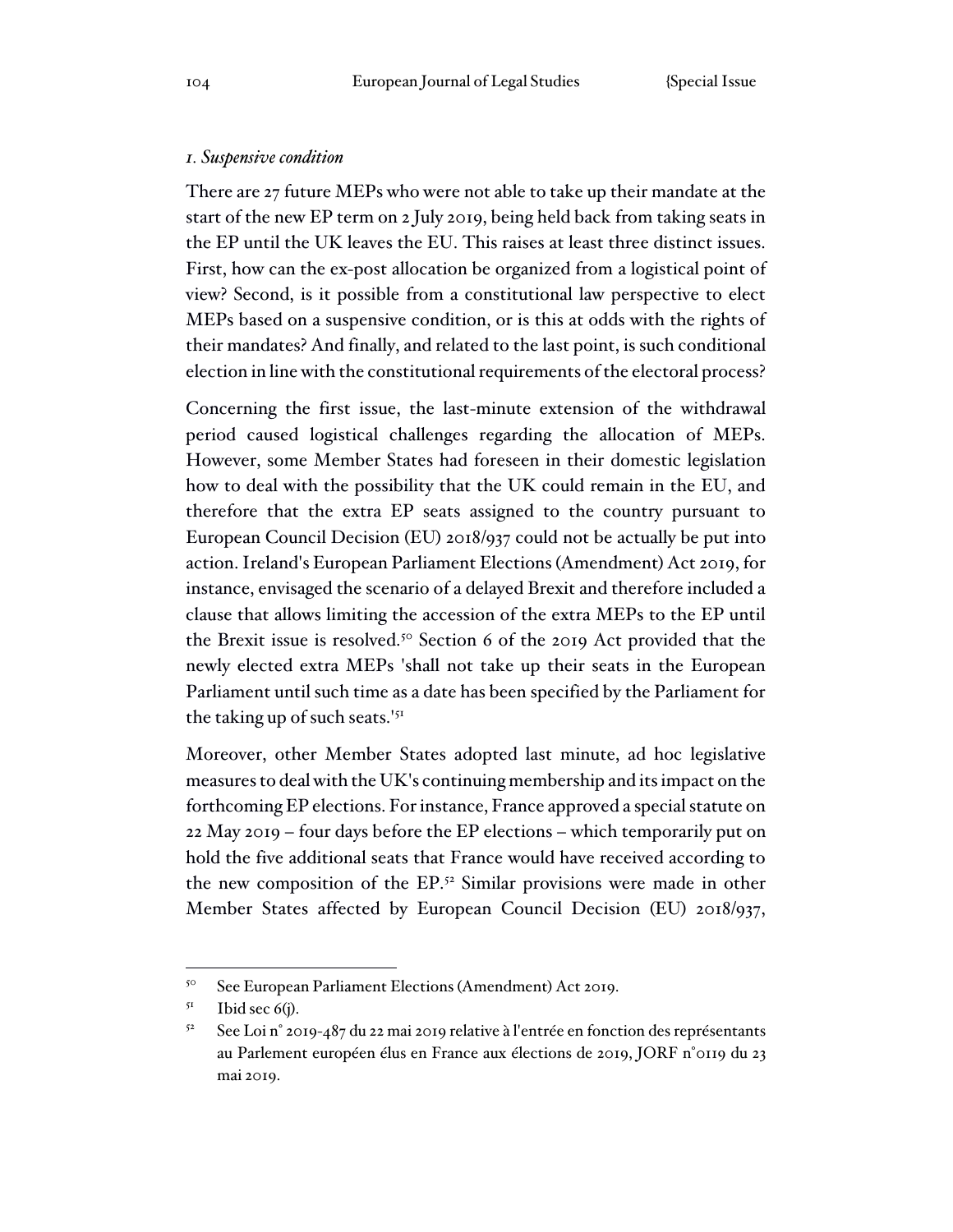including Spain<sup>53</sup> and Poland.<sup>54</sup> There are, however, also Member States which did not adapt their national legislation. Yet, this does not necessary mean that these countries do not have a procedure in place to deal with the issue and will not able to allocate the additional seats at a later point in time. For instance, in Austria, which uses an electoral system of proportional representation (PR) with the application of the d'Hondt system to return seats, together with the option to name or rank individual candidates from the party list, a ranking will clearly establish which candidate can enter the EP.<sup>55</sup> While it remains to be seen how smoothly such unprecedented procedures will run in the affected Member States once Brexit does materialize, the first, logistical issue appears to be manageable, despite its novelty.

A legally more complicated question is instead the second one – whether from a constitutional point of view a suspensive condition is at odds with the rights and privileges linked to the office of MEPs. However, here it is important to reiterate that the MEP status for the 27 representatives that will only join the EP after Brexit is conditional. Thus, they will only receive their

<sup>53</sup> See Real Decreto 206/2019 (1 de abril, 2019) (stating that '[d]e conformidad con el artículo 3.2 de la Decisión (UE) 2018/937 del Consejo Europeo, una vez sea jurídicamente efectiva la salida del Reino Unido, los cinco nuevos escaños que corresponden a España serán asignados por la Junta Electoral Central a las candidaturas a las que puedan corresponder como consecuencia de la aplicación de las reglas establecidas en el articulo 216 de la Ley Organica 5/1985, de 19 de junio, a los resultados del proceso electoral celebrado el 26 de mayo de 2019, sin que sea necesario realizar nuevas elecciones.')

<sup>54</sup> See Law of 4 April 2019 establishing principles of the order of filling in the mandates of the deputies for the European Parliament elected by Poland for 2019- 2024 term (Dz.U. 2019 poz 708) (foreseeing that, applying existing provisions of the Electoral Code, the National Electoral Commission indicates which electoral committee received 52nd quotient. In the next step, the National Electoral Commission checks which MEP elected from the list of that committee received the lowest number of votes). Since Art 329 § 1 of the Electoral Code states that Poland elects as many MEP as indicated in EU law no further amendments were necessary.

<sup>&</sup>lt;sup>55</sup> See Bundesgesetz über die Wahl der Mitglieder des Europäischen Parlaments,  $\sqrt[6]{75}$ (Ermittlung des vorläufigen Wahlergebnisses durch die Bundeswahlbehörde) in combination with § 77 (Ermittlung der Mandate durch die Bundeswahlbehörde) and § 78 (Zuweisung der Mandate, Niederschrift, Verlautbarung).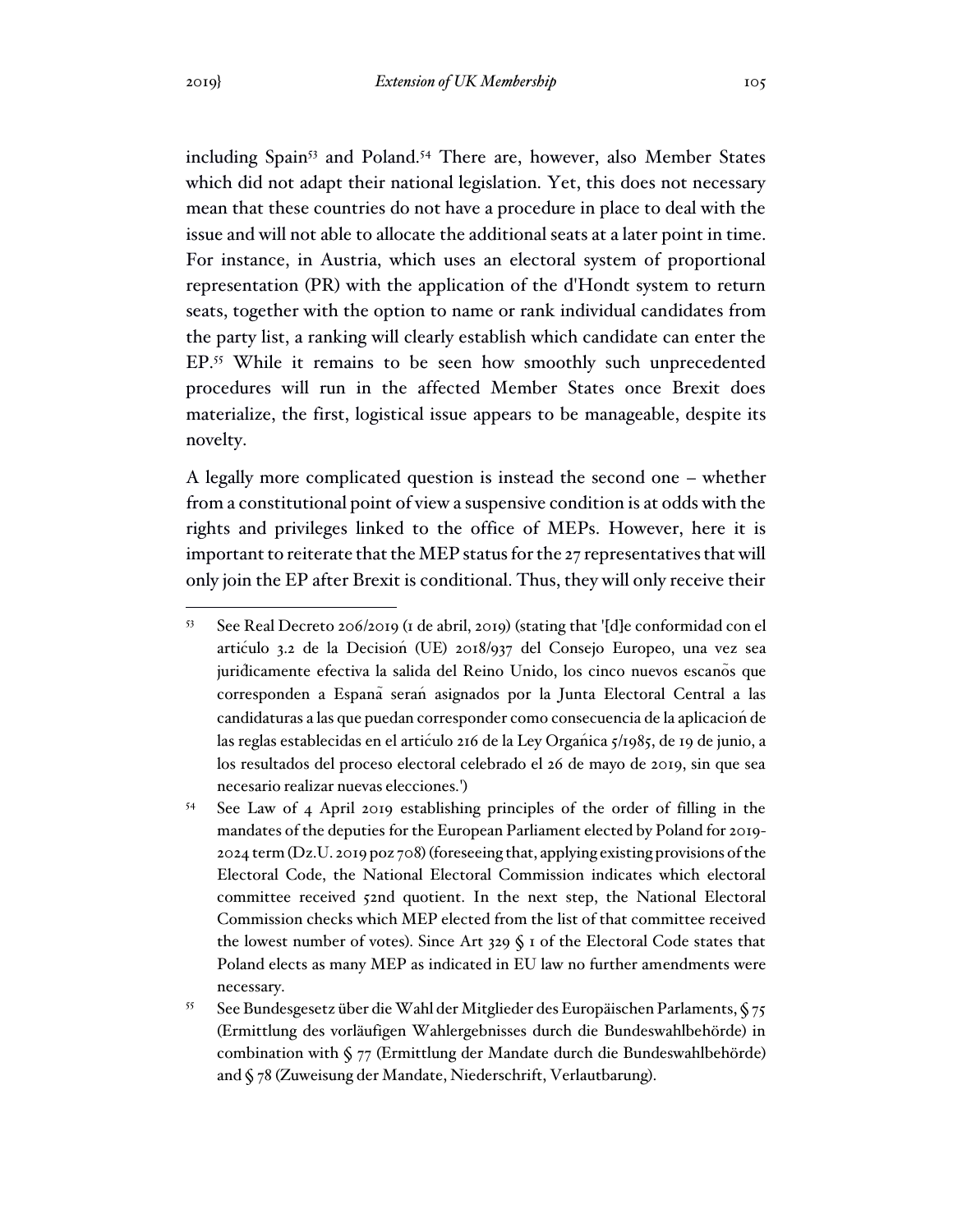mandates if the suspensive condition – Brexit – occurs. French legislation in this regard is particularly explicit as it states that '[c]es candidats prennent leur fonction de représentants au Parlement européen à compter de la date du retrait du Royaume-Uni de l'Union européenne.'<sup>56</sup> This point was further clarified in the press release of the Council of Ministers which approved the emergency legislation as meaning that 'tant qu'ils n'entrent pas effectivement en fonction, les droits et obligations attachés à la qualité de représentants au Parlement européen ne leur sont pas opposables, notamment en matière d'incompatibilités.'<sup>57</sup>

It is important to note that all legislatures foresee the possibility of members joining at a later stage in the case that the originally elected representative is no longer able to fulfil his or her mandate.<sup>58</sup> There is, however, a qualitative difference between such a procedure and the case at hand. Substitute candidates are not elected but are simply on a substitute list. The 27 future MEPs under discussion here are instead elected, even though they can only take up their seats at a later stage of the parliamentary period. Given the nature of a suspensive condition, and the uncertainty around the UK's withdrawal from the EU, this later stage might never even materialize. Nonetheless, given that these MEPs in waiting have not taken up their mandate they have not yet attained the rights and privileges linked to it. Consequently, the suspensive condition does not violate constitutionally protected rights linked to the status of MEP.

Related to these considerations is the third issue, which concerns the effects of a suspensive condition on the representational system. The 2019 EP elections provide the novelty of a partially conditional election. The materialization of the people's vote will depend on an outside factor – Brexit. To the best of our knowledge, there has not been any precedent for such an approach and it is unclear whether this procedure has any impact on the

 $56$  See Loi n° 2019-487 du 22 mai 2019 relative à l'entrée en fonction des représentants au Parlement européen élus en France aux élections de 2019, JORF n°0119 du 23 mai 2019, Art. unique.

<sup>57</sup> 'Compte rendu du Conseil des ministers du 24 avril 2019' <https://www.gouvernement.fr/conseil-des-ministres/2019-04-24/entree-enfonctions-des-representants-au-parlement-europeen> accessed 23 August 2019.

<sup>58</sup> See for instance Legge 24 gennaio 1979, n. 18 Elezione dei membri del Parlamento europeo spettanti all'Italia, G.U. n. 29 del 30 gennaio 1979, Art 6.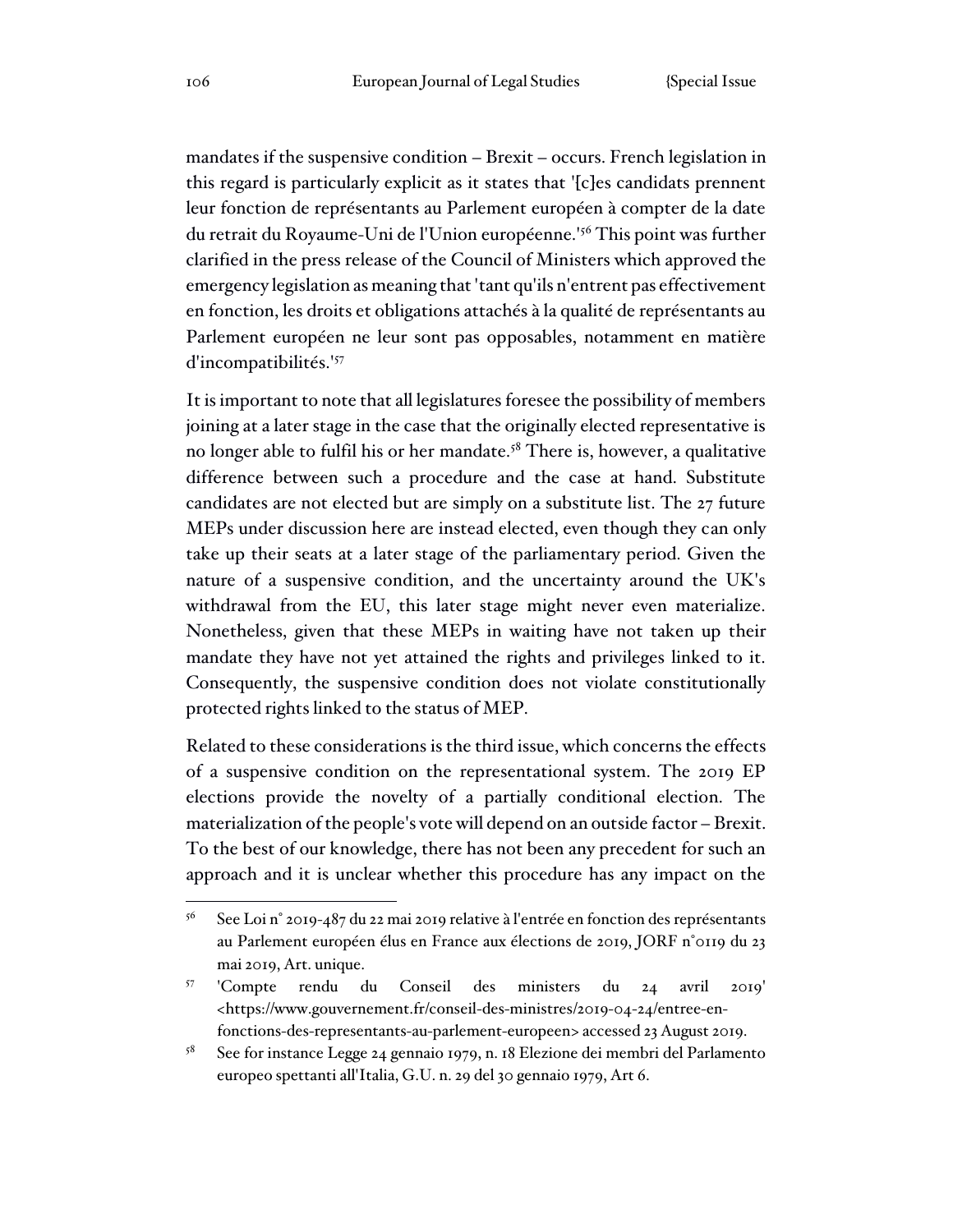credibility and the trust in the electoral system. If an elected candidate is not able to take up her office due to ongoing political negotiations about Brexit, her electorate might consider their vote to be cast in vain. This might cause doubts on the democratic nature of the elections and in turn of the Union, which is clearly envisaged in Article 13 TEU. However, the recent elections indicate that such fears are unfounded. Rather than doubt and suspicion about democratic representation within the Union, the May 2019 EP elections saw the highest participation in the history of the Union. Thus, it appears that, among other factors, the ongoing political debates about Brexit revitalized democratic processes within the Union rather than stifling them.<sup>59</sup>

In sum, it seems that the issues arising from the suspensive effects of a prolonged Brexit are in line with broader EU constitutional law requirements. The EU and its Member States have taken legislative measures to regulate the problem. As a result, this procedure, albeit novel, will be based on legal grounds. Furthermore, the 27 MEPs which would have been elected had it not been because of a Brexit extension, will not take up their mandate until after the UK withdraws from the EU. Thus, they will not be bestowed with any official right or obligations; and the Brexit condition will therefore not interfere with any prerogatives linked to the mandate.

### *2. Resolutive condition*

More problematic about the current arrangement is the situation of the 73 MEPs which were elected in the UK. According to the European Council Decision, these MEPs are supposed to leave the EP after Brexit has materialized.<sup>60</sup> Article 3(2) of European Council Decision 2018/937 seems to consider this almost a technicality, by envisaging a termination of the UK mandates and an automatic transition to the new EP composition-key.

<sup>59</sup> See French President Emmanuel Macron, Letter, 4 March 2019, available at: https://www.elysee.fr/es/emmanuel-macron/2019/03/04/pour-une-renaissanceeuropeenne.fr accessed 13 September 2019 (citing Brexit as a reason to participate to EU elections).

<sup>60</sup> European Council Decision (EU) 2018/937 (n 43), Art 3(2). European Council Decision (EU) 2019/584 taken in agreement with the United Kingdom of 11 April 2019 extending the period under Article 50(3) TEU [2019] OJ L 101, recital 11.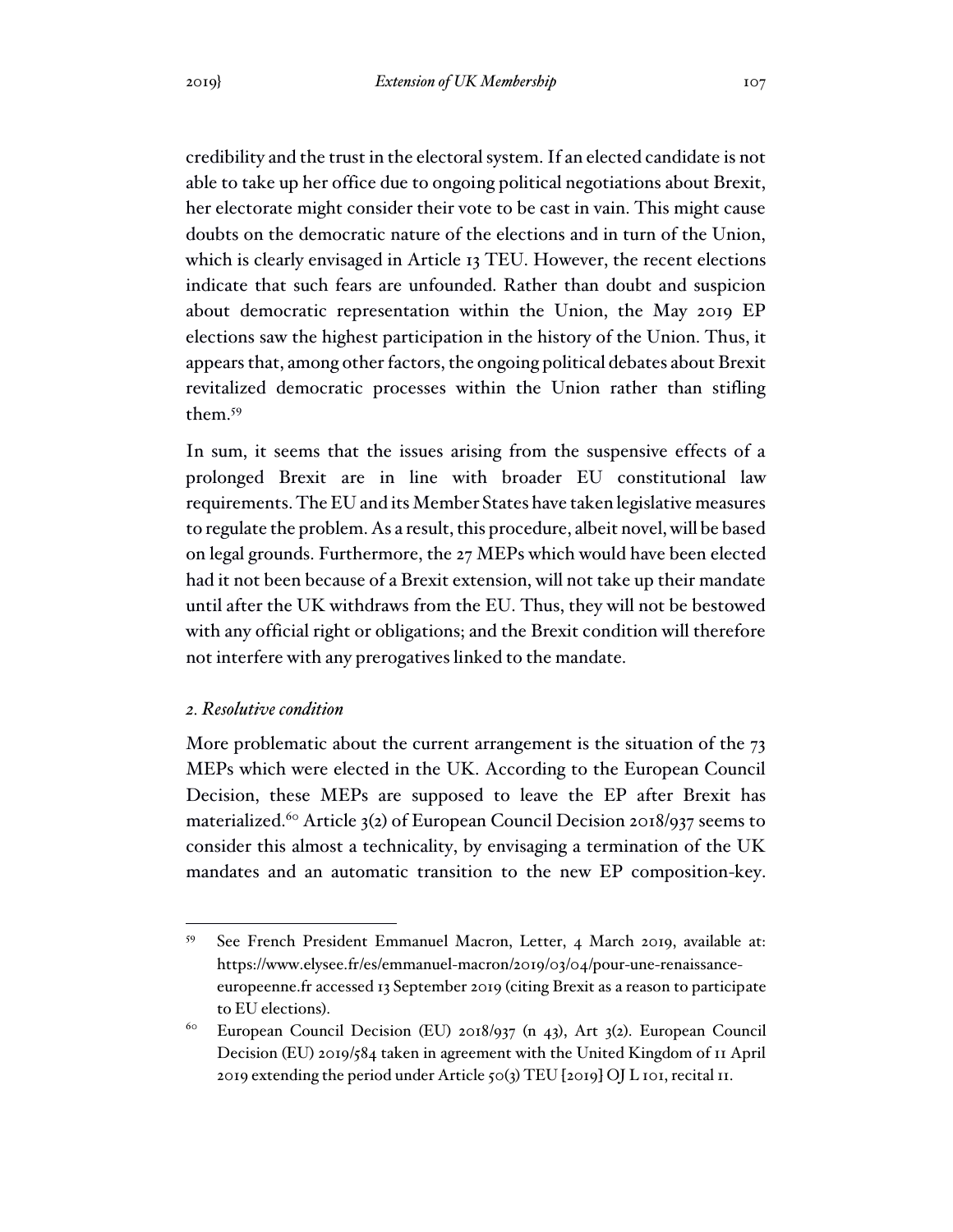However, here the question arises whether, and under what conditions, these MEPs can be required to give up their seats and leave the EP before the termination of their regular term of office. Unlike the MEPs on the "waiting lists" discussed above, these 73 MEPs have fully taken their office with the elections on 23 May 2019. Thus, at the time when they are supposed to leave the EP they have a valid mandate and fully enjoy the rights and privileges that come with the status of being a MEP. The fact that Brexit could have a resolutive effect on the mandate of UK-elected MEPs raises profound constitutional questions.

A series of arguments are mentioned to support this conclusion. First, from the perspective of classic public international law, a Member State's withdrawal from a treaty entails exit by its representatives from all the treaty institutions.<sup>61</sup> Second, from the perspective of administrative law, Brexit deprives UK-elected MEPs of the citizenship requirements to serve within the EU institutions.<sup>62</sup> And third, from the perspective of democratic theory, it may seem unfair for UK-elected MEPs to take decisions that affect EU citizens after the UK is no longer an EU Member State.<sup>63</sup>

Yet, none of these arguments seem to withstand careful scrutiny. First, the ECJ has repeatedly argued that the EU constitutes a new legal order,  $64$  and that EU constitutional law rather than public international law governs its functioning.<sup>65</sup> Second, the administrative view seems to clash with the fact that not only UK citizens can be elected as MEPs in the UK; in fact, EU law entitles EU citizens to run in EP elections in the UK, $^{66}$  and UK electoral law

 $61$  See Vienna Convention on the Law of the Treaties, 1155 UNTS 331, Art 70.

<sup>&</sup>lt;sup>62</sup> See also Herwig CH Hoffmann, 'The impact of Brexit on the legal status of European Union officials and other servants of British nationality', study commissioned by the European Parliament Committee on Constitutional Affairs (December 2017).

<sup>63</sup> See Robert A Dahl, *On Democracy* (Yale University Press 1998) 78 (explaining that democracy is based on the principle of affected interests, whereby people vote on matters that affect them).

<sup>64</sup> Case C-26/62, *Van Gend en Loos* EU:C:1963:1.

<sup>65</sup> Case C-621/18 *Wightman and Others* EU:C:2018:999.

<sup>&</sup>lt;sup>66</sup> See Charter of Fundamental Rights of the European Union, Art 39 ('I. Every citizen of the Union has the right to vote and to stand as a candidate at elections to the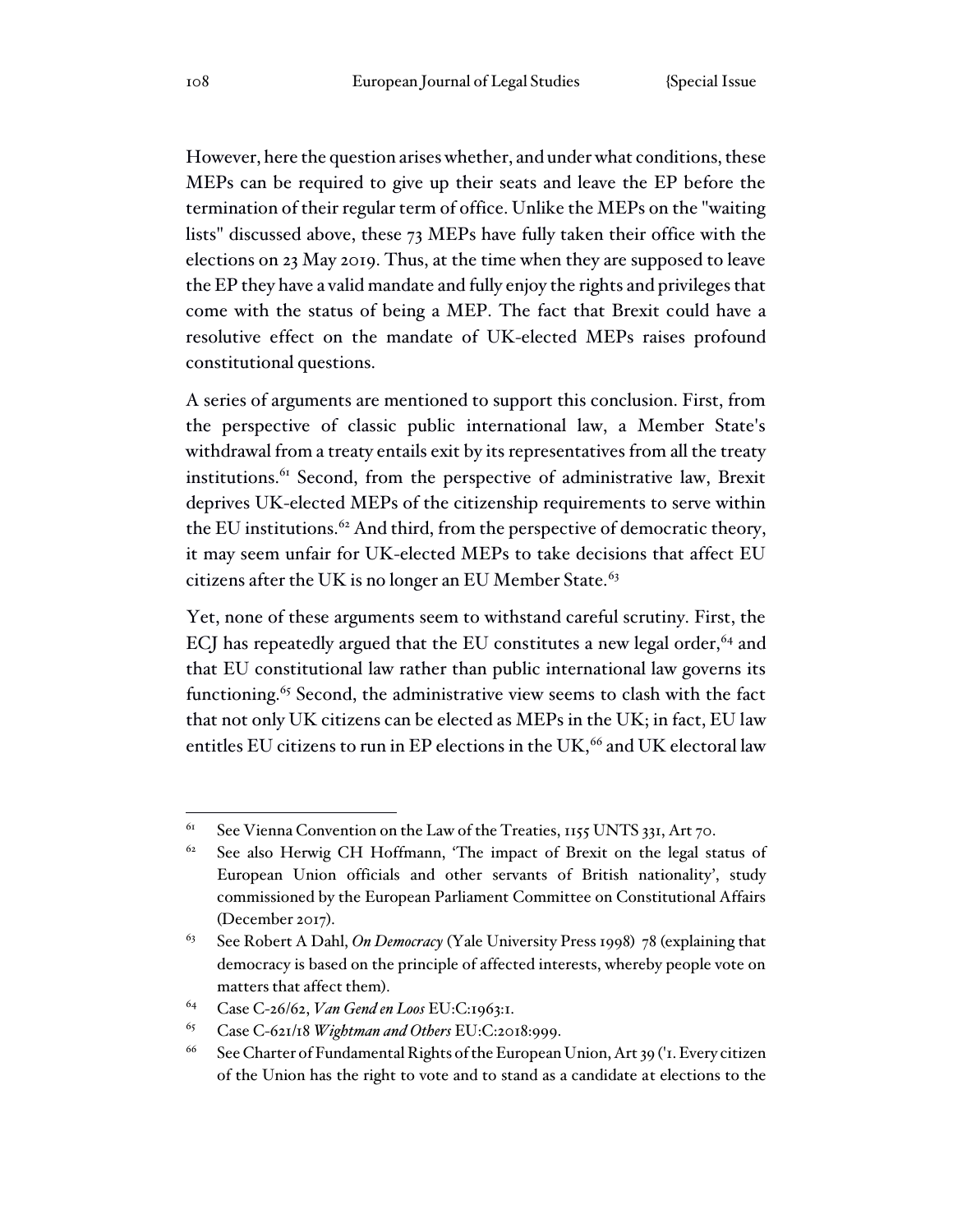extends the passive suffrage even to non-EU citizens.<sup>67</sup> As a result, there is a handful of MEPs elected in the UK on 23 May 2019 who are either dual nationals or actually not British citizens at all.<sup>68</sup> Clearly, Brexit would not remove the EU citizenship requirement to hold office (at least for them). Third, the democratic argument disregards the fact that already today UKelected MEPs were fully involved within the EP even in deciding matters – for example on the governance of the Eurozone, or Schengen – to which the UK was not actually participating in, due to its various opt-outs from key areas of European integration.<sup>69</sup>

In fact, there are strong constitutional arguments why the 73 UK-elected MEPs cannot be forced to leave their seats after Brexit.<sup>70</sup> Whereas the old text of Article 189 TEC stated that the EP represented 'the peoples of the States brought together in the Community', Article 14(2) TEU proclaims that the 'European Parliament shall be composed of representatives of Union citizens', and Article 14(3) states that 'members of the European Parliament shall be elected for a term of five years.' As a result, the EP today is an institution which represents EU citizens, and not citizens of the EU Member

European Parliament in the Member State in which he or she resides, under the same conditions as nationals of that State.')

 $67$  See European Parliament Elections Act 2002, sec. 10(3A). See also Case C-145/04 *Spain v. United Kingdom* EU:C:2006:543 (upholding the UK legislation extending the franchise for EP elections to third-country nationals who are Commonwealth citizens residing in Gibraltar).

<sup>68</sup> See also 'The Brexit Vote: Here are all the MEPs elected for Britain and Northern Ireland', *The Journal* (28 May 2019) <https://www.thejournal.ie/british-europeanvote-meps-brexit-4654763-May2019/> accessed 23 August 2019 (reporting the names of all the 73 MEPs elected in Great Britain and Norther Ireland, and indicating that among others Henrik Overgaard-Nielsen (Brexit Party) has dual British and Danish citizenship; Irina Von Wiese (Lib Dems) has British and German citizenship; Christian Allard (SNP) has British and French citizenship; and Martina Anderson (Sinn Fein) has only Irish (not British) citizenship).

<sup>&</sup>lt;sup>69</sup> See for a discussion of this problem: Deirdre Curtin and Cristina Fasone, 'Differentiated Representation: Is a Flexible European Parliament Desirable?' in Bruno De Witte et al (eds) *Between Flexibility and Disintegration: The State of EU Law Today* (Edward Elgar Publishing 2017).

<sup>&</sup>lt;sup>70</sup> Federico Fabbrini, 'The Institutional Consequences of a 'Hard Brexit'', study commissioned by the European Parliament Committee on Constitutional Affairs (May 2018).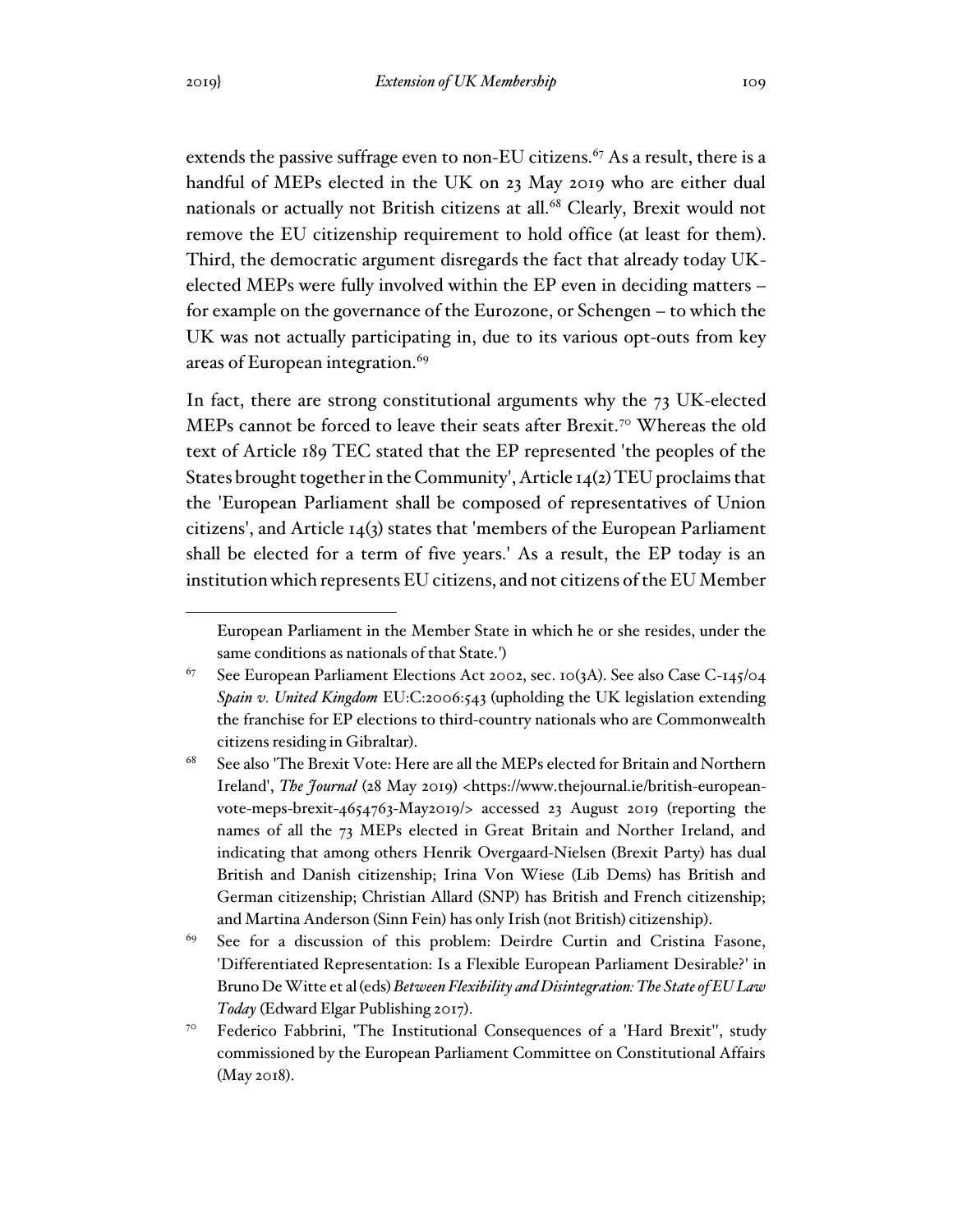States. This is evidenced by the fact that current members of the EP elected in the UK have been voted into office also by non-British EU citizens resident in the UK who exercised their voting rights for EP elections in accordance with Article 22(2) TFEU, Article 39 EU Charter of Fundamental Rights, and Directive  $93/109/EC$ .<sup>71</sup> In fact, contrary to what has occurred in the European Council and the Council since the notification of withdrawal, MEPs elected in the UK have not been excluded from Brexit-related deliberations and decisions within the EP.

In light of the above, it seems possible to claim that the constitutional principle of representative democracy codified in Article 10(2) TEU, according to which 'citizens are directly represented at Union level in the European Parliament', allows MEPs elected in the UK to serve their role for the full length of their five-year mandate.<sup>72</sup> Moreover, another institutional factor has to be accounted for in support of this conclusion. The new EP elects a new European Commission. Pursuant to Article 17(7) TEU the President of the European Commission 'shall be elected by the European Parliament by a majority of its component member'; the EP scrutinizes the candidates put forward by the Member States for the role of Commissioners; and '[t]he President, the High Representative of the Union for Foreign Affairs and Security Policy and the other members of the Commission shall be subject as a body to a vote of consent by the European Parliament.'<sup>73</sup> The fact that the EP is constitutionally mandated to approve the formation of the new Commission means that a relation of confidence is developed between these two institutions.<sup>74</sup> Modifying the composition of the EP in the course of its 9<sup>th</sup> term, therefore, would unsettle the inter-institutional relation between the EP and the Commission, potentially affecting the confidence in the Commission itself.

<sup>&</sup>lt;sup>71</sup> Council Directive 93/109/EC of 6 December 1993 laying down detailed arrangements for the exercise of the right to vote and stand as a candidate in elections to the European Parliament for citizens of the Union residing in a Member State of which they are not nationals [1993] OJ 1993 L 329/34.

<sup>&</sup>lt;sup>72</sup> See also Protocol (No 7) on the privileges and immunities of the European Union, Art 9.

<sup>73</sup> Art  $I7(7)$  TEU.

<sup>74</sup> See Editorial comments, 'After the European elections: *Parliamentary games and gambles'* (2014) 51 Common Market Law Review 1047.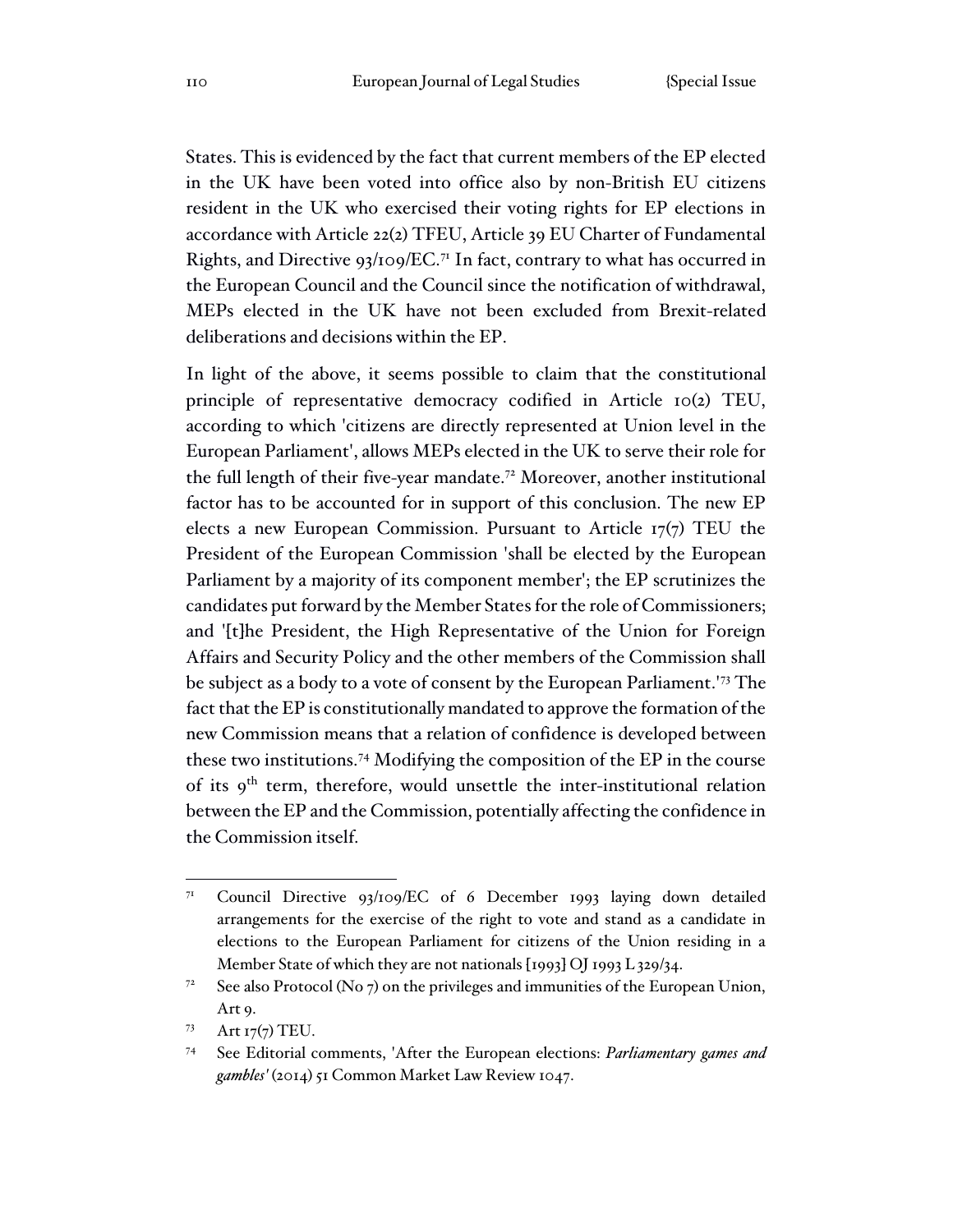In fact, an ex post change in the composition of the EP, with a departure after Brexit of 73 UK-elected MEPs – the third largest national delegation in the EP – would inevitably alter the political equilibria within the EP. This is particularly relevant in 2019 since the President-elect of the European Commission Ursula von der Leyen – who was nominated by the European Council on 2 July 2019,<sup>75</sup> following a long wrangling between the heads of state and government, which led to the abandonment of the *Spitzenkandidaten* method<sup> $76$ </sup> – was approved in her post by the EP on 16 July 2019 with a margin of only nine votes: 383 for, 327 against, with 22 blank and one annulled votes – the required majority being  $374$  votes.<sup>77</sup> As it quickly appeared, in securing President Von der Leyen's election, the votes of a number of UK-elected MEPs proved influential, including the ten Labour MEPs (who sit in the Socialists & Democrats group), the four Conservative Party MEPs (who sit in the group of European Conservative and Reformists) and crucially the 16 Liberal Democrats (Lib-Dems) members of the newly created group Renew Europe. If, of course, such MEPs were to leave the EP after Brexit – although together with the 29 MEPs of the Brexit Party, who strongly opposed President Von der Leyen – this will affect the political equilibria within the EP, potentially depriving the European Commission of the mathematical majority on which it relies within the EP, and forcing a governmental crisis in

#### the EU.

#### V. CONCLUSION: BEYOND EXTENSION

In conclusion, the Brexit extension created short-term changes and challenges to the functioning of the EP, which are likely to lead to litigation. As we explained, the suspensive condition that Brexit has on 27 MEPs seems to be legally acceptable, and practically manageable, since these individuals

<sup>75</sup> See European Council Conclusions, 2 July 2019, EUCO 18/19.

<sup>76</sup> See European Council President Donald Tusk, statement, 28 May 2019 (indicating that 'there can be no automaticity' in the appointment of the European Commission President in light of EP election results).

<sup>77</sup> See European Parliament, 'Press Release - European Parliament Elects Ursula von der Leyen as first Female Commission President' (16 July 2019) <http://www.europarl.europa.eu/news/en/press-room/20190711IPR56824/ parliament-elects-ursula-von-der-leyen-as-first-female-commission-president> accessed 23 August 2019.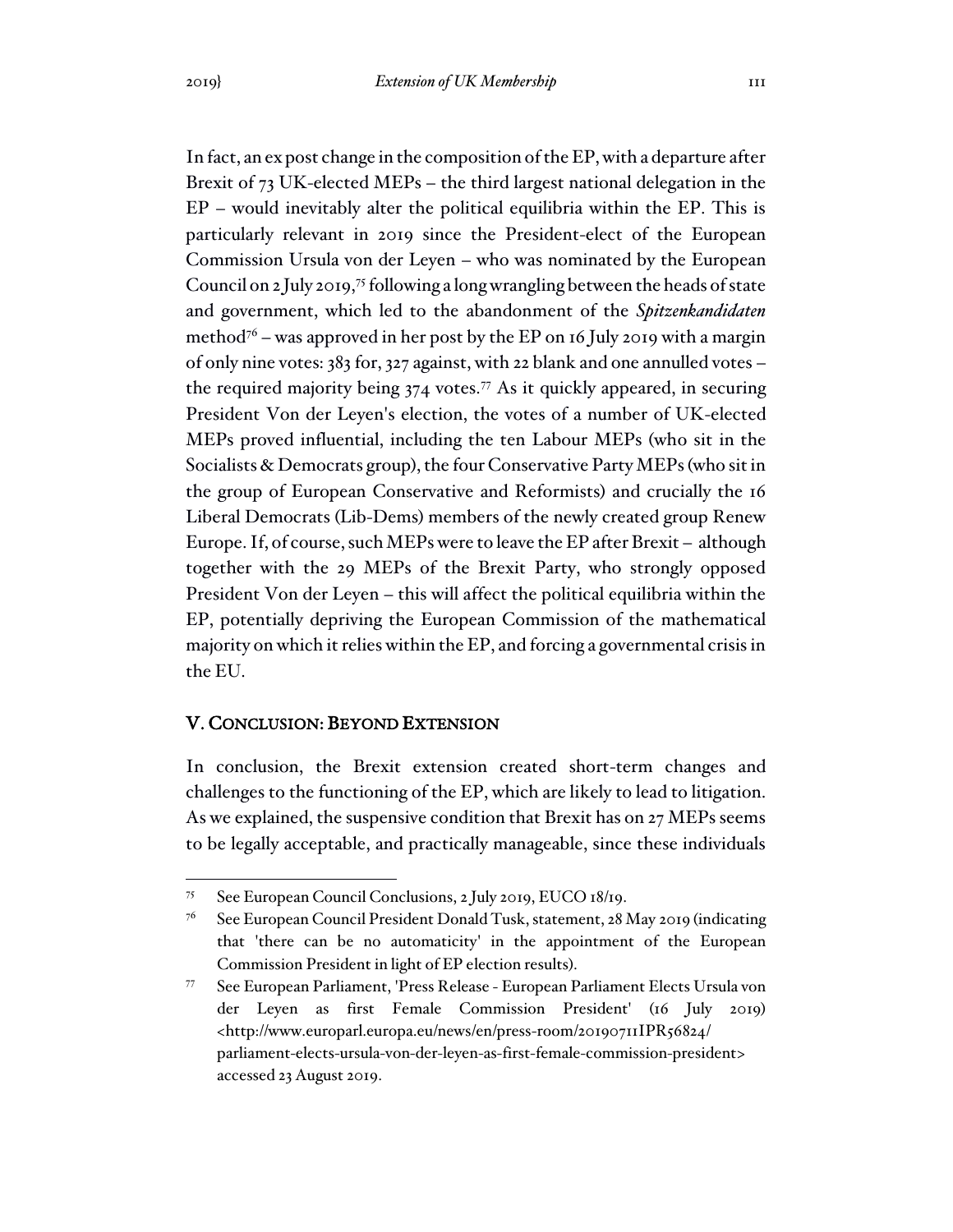do not actually acquire any prerogative as MEPs until a future point in time when the UK leaves the EU. Instead, profound constitutional questions would result from the resolutive condition. Constitutional arguments related to the nature of MEPs, and institutional considerations connected to the electoral relation between the EP and the Commission, suggest that UKelected MEPs cannot be forced to vacate their seats after Brexit, and before the end of their five-year mandate. Yet, as Article 14 TEU sets a fixed, maximum number of 751 MEPs, if the 73 UK-elected MEPs do not forfeit their seats after Brexit, it becomes impossible for the extra 27 MEPs that could be subsequently re-deployed from 14 other Member States to take up these seats. The adoption of a special protocol would therefore be required, as we suggested elsewhere.<sup>78</sup>

However, the Brexit extension has implications also for the other EU institutions. On 19 August 2019, the UK Government announced that it will stop attending most meetings of the Council of the EU as of 1 September 2019.<sup>79</sup> As explained by the UK Secretary of State for Exiting the EU, Stephen Barclays, '[t]his will free up time for Ministers and their officials to get on with preparing for our departure on October 31 [2019].<sup>'80</sup> Nevertheless, the UK Government clarified that it will continue to attend meetings of the Council of the EU, 'where the UK has a significant national interest in the outcome of discussions<sup>'81</sup> – listing meetings on UK exit, sovereignty, international relations, security, or finance as examples. As such, while the UK Government indicated that this 'decision is not intended in any way to frustrate the functioning of the  $EU^{182}$  – and correspondingly arranged to delegate pursuant to Article 239 TFEU its voting rights to Finland, as the Member State holding the six-month presidency of the Council of the EU –

 $7^8$  See Fabbrini and Schmidt (n 42).

<sup>79</sup> UK Government, 'Press release, UK officials will stop attending most EU meetings from 1 September' (20 August 2019) <https://www.gov.uk/government/news/ukofficials-will-stop-attending-most-eu-meetings-from-1-september> accessed 23 August 2019.

<sup>80</sup> Ibid.

 $8I$  Ibid.

 $82$  Ibid.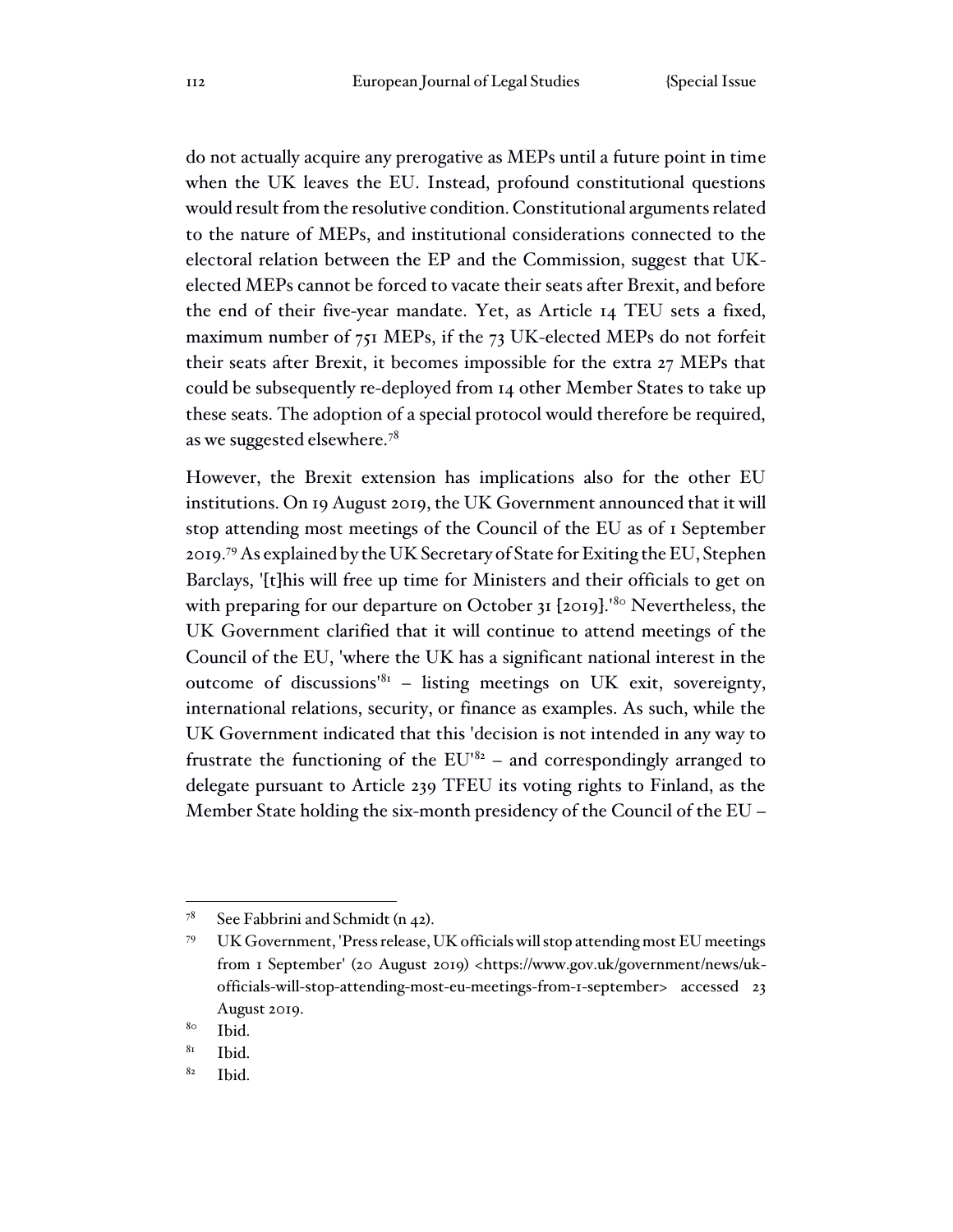the move signaled a willingness to continuously leverage its involvement in the EU to protect its 'ongoing national interest.'<sup>83</sup>

Moreover, on 23 August 2019, the UK Government also announced that it would not nominate a UK Commissioner for the 2019-2024 term.<sup>84</sup> Even though pursuant to Article  $17(5)$  TEU, as amended by a decision of the European Council, the Commission shall consist of one national for each Member State,<sup>85</sup> the UK refrained from nominating 'a UK Commissioner for the new Commission' in view of the intention of the new Prime Minister to leave the EU by 31 October 2019.<sup>86</sup> As the UK Permanent Representative to the EU Sir Tim Barrows explained in a letter to the head of the transition team of the new European Commission President, this move is 'not intended to stop the EU appointing a new Commission,'<sup>87</sup> and the UK

will not object to the Council, in accordance with Article  $17(7)$  [TEU] and in agreement with the President-elect, adopting the list of candidates for the appointment as members of the Commission and communicating that list to the European Parliament.<sup>88</sup>

As a result, by deciding unilaterally not to exercise its right to nominate a European Commissioner, and by choosing selectively whether to exercise its right to participate in EU Council meetings, the UK has been affecting the composition and decision-making process of other EU institutions.

 $87$  Ibid.

<sup>88</sup> Ibid.

 $83$  Ibid.

<sup>84</sup> UK Government, 'Press Release, The UK will not nominate a new Commissioner to the EU' (23 August 2019) <https://www.gov.uk/government/news/the-uk-willnot-nominate-a-new-commissioner-to-the-eu> (accessed 29 August 2019).

<sup>&</sup>lt;sup>85</sup> See in fact European Council Decision 2013/272/EU of 22 May 2013 concerning the number of members of the European Commission, [2013] OJ L 165/98, Art 1 (stating that '[t]he Commission shall consist of a number of members [...] equal to the number of Member States'). Technically this sets a fixed number for the size of the college of Commissioner: 28, so it remains to be seen how this can be squared if the UK extends further its EU membership without appointing a Commissioner.

<sup>86</sup> Ambassador Sir Tim Barrow, 'Letter to the Head of Transition Team (European Commission President-elect) and the Secretary General of the Council of the European Union' (23 August 2019) <https://assets.publishing.service.gov.uk/ government/uploads/system/uploads/attachment\_data/file/827315/Nomination\_of \_a\_Commissioner\_-\_FINAL.pdf> accessed 29 August 2019.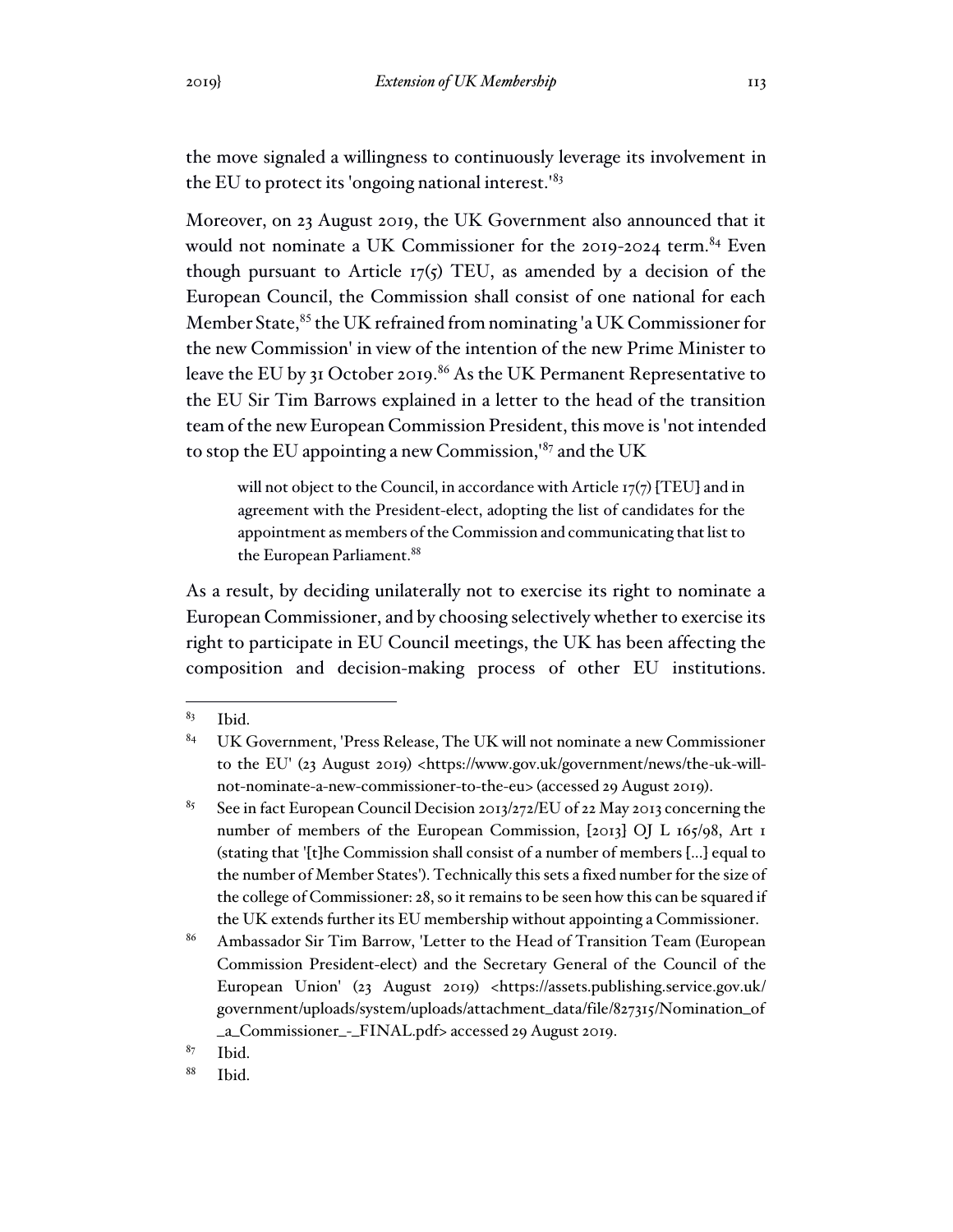Therefore, while still remaining during the extension period an EU Member State 'with full rights and obligations', $89$  the UK is carving out for itself a diminished membership status, with only partial involvement in the governance of the EU. Yet, this condition of semi-membership could drag on for a much longer time, raising important constitutional questions for Europe's long-term future. In fact, the new President of the European Commission, Ursula Von der Leyen, already indicated that she would be open to a further extension of UK membership.<sup>90</sup> This scenario is likely given the constitutional crisis that has played out in the UK since Boris Johnson took over as Prime Minister.

Following the decision by Prime Minister Johnson on 28 August 2019 to prorogue Parliament, on 3 September 2019 Westminster voted to seize control of the parliamentary agenda. With an emergency motion it tabled for discussion a piece of legislation designed to take the risk of a hard Brexit off the table and impose on the PM the duty to seek with the EU a further extension under Article 50 TEU in case a deal had not been found.<sup>91</sup> The bill, which was drafted by Labour MP Hillary Benn, the Chairman of the Brexit Select Committee, was approved at record speed on 4 September 2019, by a majority of 328 to 301, with the crucial vote of moderate Tory MPs. It specifically requires the UK Government to seek an extension until at least 31 January 2020, thus further proroguing the UK membership in the EU, to buy extra time to arrange an orderly exit and avert a no-deal.

However, the ongoing membership of a withdrawing Member State poses institutional issues for the future of the EU: the EU is a free Union of free states, all of which have willingly decided to share their sovereignty on a reciprocal basis to federate into a supranational organization. In fact, if a state were to feel caged into the EU against its will, this may challenge the constitutional compact on which the Union is based, and such state could become a nuisance in the functioning of the EU itself. We have already

<sup>&</sup>lt;sup>89</sup> See European Council Conclusions EUCO XT 20015/19 (n 34) para 6.

<sup>90</sup> See European Commission President-elect Ursula von der Leyen, speech at the European Parliament, Strasbourg, 16 July 2019 (indicating that the withdrawal agreement cannot be renegotiated but that the Commission is willing to further extend UK membership of the EU in October 2019 if necessary).

<sup>&</sup>lt;sup>91</sup> European Union (Withdrawal) Act (No. 2) 2019.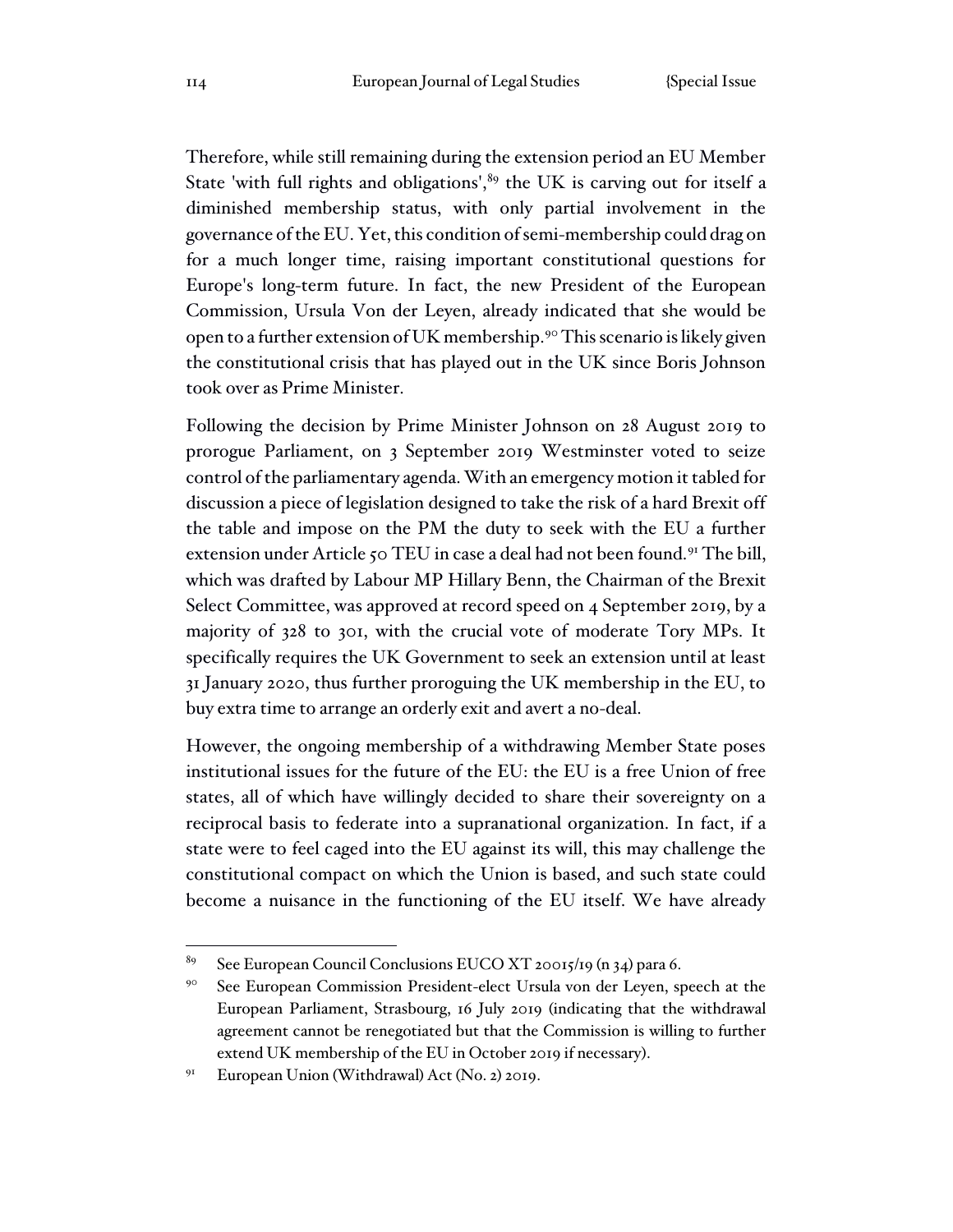mentioned the threat of Jacob Rees Mogg, a leader of the pro-Brexit camp, to make the UK as difficult as possible during the extension period.<sup>92</sup> With the recent appointment of Boris Johnson as the new UK Prime Minister, Rees Mogg has now become Leader of the House – that is the chief whip of the Tory majority in the House of Commons – and there is a risk that such strategy of undermining the Union from within may be put into action.<sup>93</sup> If faced with further extensions such sentiments are likely to grow. Even though a UK government might not adopt such a subversive position outright, it will be pressured by these forces, as it has been before and throughout the Brexit process. Thus, it will likely oppose policies that, although highly beneficial for the EU itself, might be less so for a third state. And the longer the extension lasts the more likely it is that these problems will intensify.

It is precisely to avert this threat that the European Council in accepting the second extension requested the UK government to act in a constructive and responsible manner throughout the extension period in compliance with the Treaty-based duty of sincere cooperation.<sup>94</sup> Yet, it is not clear whether this can be expected, and much less enforced – which raises the important question of whether the EU should in fact start thinking about more structural institutional solutions to accommodate different tiers of membership within its ranks. If two years of Brexit talks have proved the difficulties of leaving the EU, the 2016 Brexit referendum unearthed uneasiness with the EU that the Union would ignore at its own peril. And if the UK is due to remain in the EU for a while more, with Brexit postponed *ad Kalendas Graecas*, it is certainly in the EU's interest to reorganize its constitutional setup in such a way that states who are laggards in the process of integration do not interfere with the ambitions of others.<sup>95</sup>

<sup>&</sup>lt;sup>92</sup> Tweet by Jacob Rees-Moog (n 5).

<sup>93</sup> Alistair Smout, 'UK PM Johnson appoints Rees-Mogg as leader of the House of Commons' *Reuters* (24 July 2019) <https://www.reuters.com/article/us-britain-euleader-reesmogg/uk-pm-johnson-appoints-rees-mogg-as-leader-of-the-house-ofcommons-idUSKCN1UJ31I> accessed 23 August 2019.

<sup>94</sup> See European Council Conclusions EUCO XT 20015/19 (n 34) para 7.

<sup>95</sup> See e.g. Ivan Krastev, *After Europe* (Penn Press 2017); George Soros, 'How to Save Europe' *Project Syndacate* (29 May 2018); and Sergio Fabbrini, *Europe's Future* (CUP 2019).